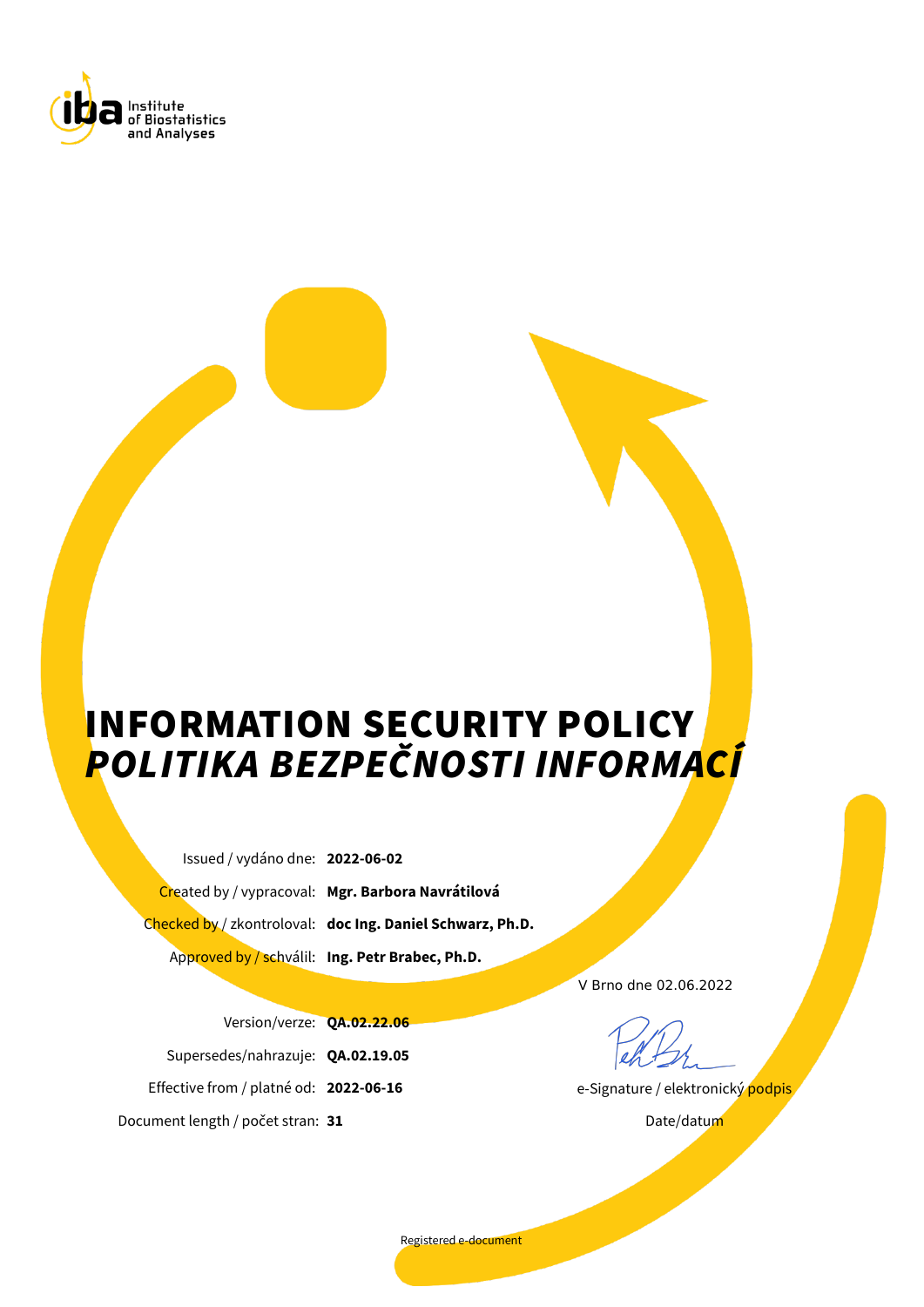

# **History**

| <b>Version</b> | <b>Supersedes</b> | <b>Changes</b>                                                                                                                                                                                                                                                                                                            | <b>Effective</b><br>from | <b>Created by</b> |
|----------------|-------------------|---------------------------------------------------------------------------------------------------------------------------------------------------------------------------------------------------------------------------------------------------------------------------------------------------------------------------|--------------------------|-------------------|
| A02, rev.1     | None              |                                                                                                                                                                                                                                                                                                                           | 29.02.2008               | $\overline{a}$    |
| A02, rev.2     | A02, rev.1        | -Update of the document base of<br>ISMS. implementation                                                                                                                                                                                                                                                                   | 01.04.2009               | P. Brabec         |
| A02, rev.3     | A02, rev.2        | -Goals for the years 2013/2014 were<br>updated and list of related<br>documents was added                                                                                                                                                                                                                                 | 13.08.2013               | P. Brabec         |
| A02, rev.4     | A02, rev.3        | -Link to DP26 was added                                                                                                                                                                                                                                                                                                   | 19.08.2013               | P. Brabec         |
| A02, rev.5     | A02, rev.4        | -Goals for the year 2014 were updated                                                                                                                                                                                                                                                                                     | 3.02.2014                | R. Šmíd           |
| A02, rev.6     | A02, rev.5        | -Goals for the years 2015-2016 were<br>updated<br>-New workplace Netroufalky was<br>added, --Update of the version of<br>standard<br>- Risk owner was defined                                                                                                                                                             | 7.02.2015                | D. Klimeš         |
| QA.02.15.01    | A02, rev.6        | -Revision of SOP in new template<br>-Translation into English<br>-Spin-off was added, chapter 1<br>-Links to other documents according<br>to the update was added, chapter 4.3                                                                                                                                            | 30.06.2015               | R. Šmíd           |
| QA.02.16.02    | QA.02.15.01       | - This document builds on a shared<br>document of the Institute of<br>Biostatistics and Analyses MU and the<br>Institute of Biostatistics and Analyses<br>Ltd. (Spin-off) - see history above.<br>-Workplace Kotlářská was replaced by<br>Poštovská, chapter 1.1                                                          | 18.08.2016               | D. Schwarz        |
| QA.02.17.03    | QA.02.16.02       | -Document revision in new template<br>-The goals for year 2017 were added<br>-The SLA was removed - this kind of<br>contract is not used<br>-The responsibility for initial training<br>ISMS Policy was added<br>-SOP.32 The intellectual property at<br>MU was removed<br>-P04 Plan for service improvement<br>was added | 22.05.2017               | М.<br>Škrabalová  |

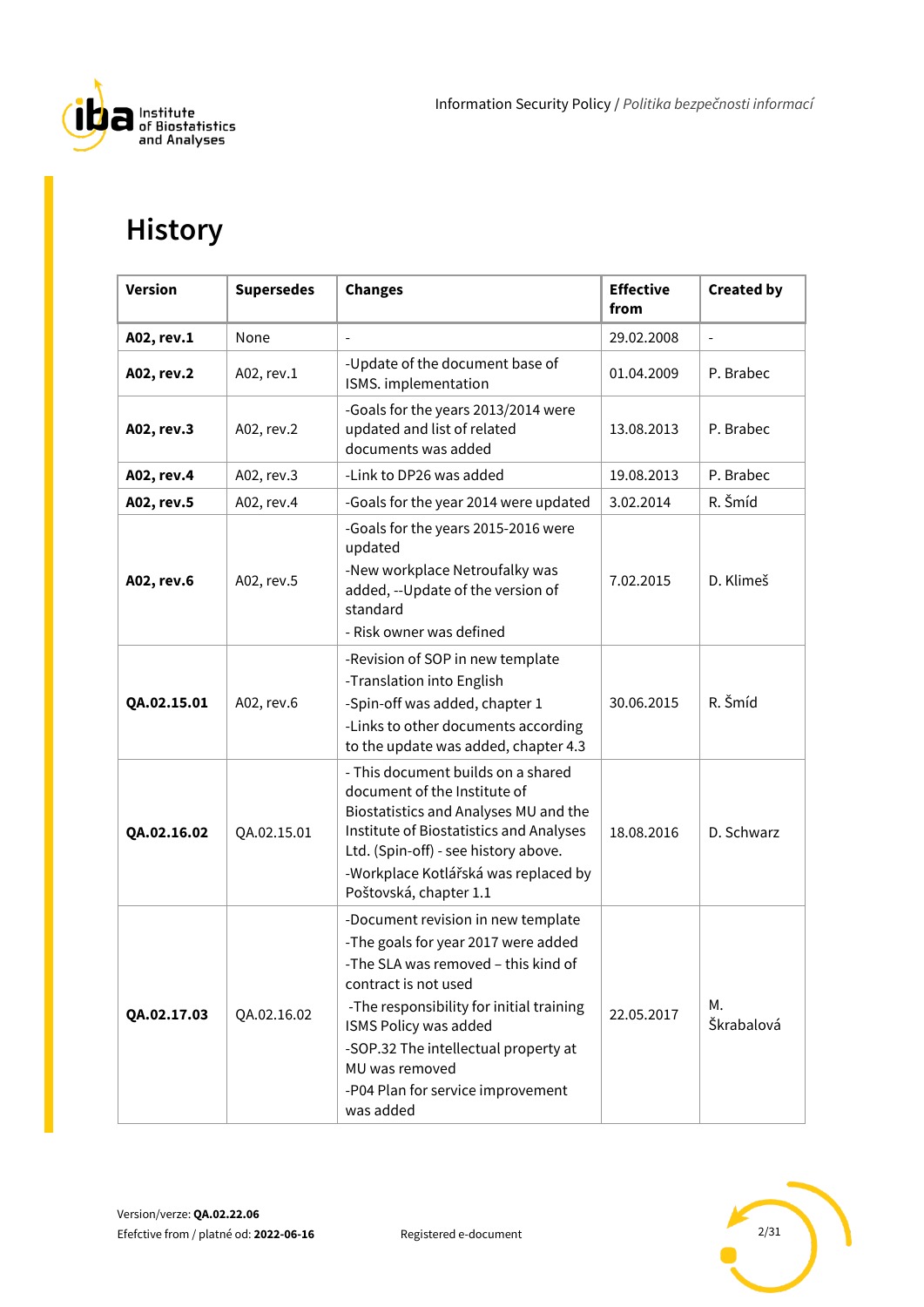

| QA.02.19.04 | QA.02.17.03 | Strategic objectives were updated<br>$\blacksquare$<br>Old short-term objectives were<br>$\blacksquare$<br>removed<br>- Head for IT development was<br>replaced by CIO position<br>- The responsibilities were updated<br>- The list of related documents was<br>updated | 01.04.2019 | М.<br>Škrabalová |
|-------------|-------------|--------------------------------------------------------------------------------------------------------------------------------------------------------------------------------------------------------------------------------------------------------------------------|------------|------------------|
| QA.02.19.05 | QA.02.19.04 | - Revision and review, change the<br>name of the person who wrote it.                                                                                                                                                                                                    | 16.12.2019 | M. Šudáková      |
| QA.02.22.06 | QA.02.19.05 | Chapter 2: Strategy - a minor revision<br>aimed at detecting security events<br>and prevention of security incidents.<br>- Document revision in new template                                                                                                             | 16.06.2022 | D. Schwarz       |

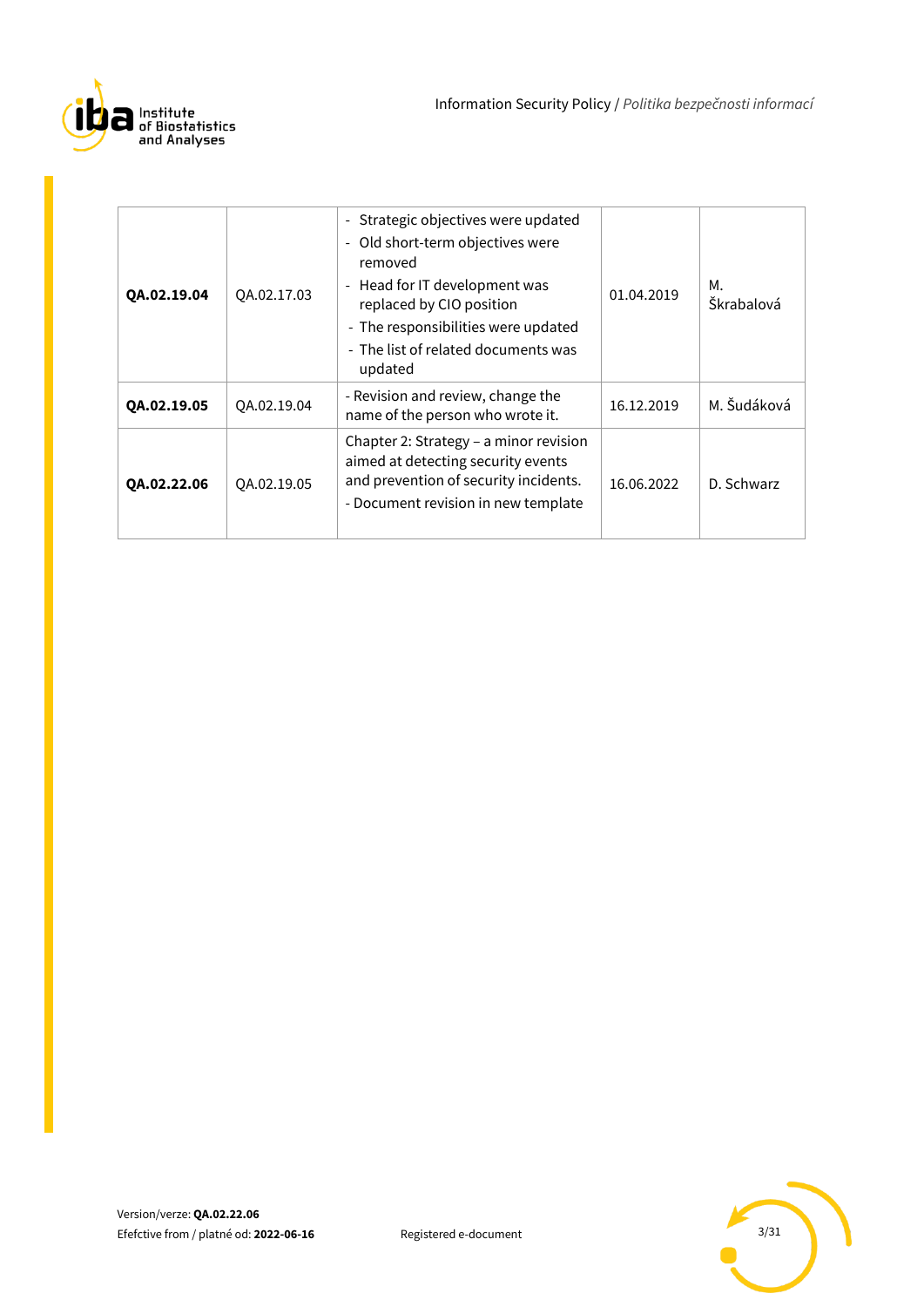

## <span id="page-3-0"></span>**Contents**

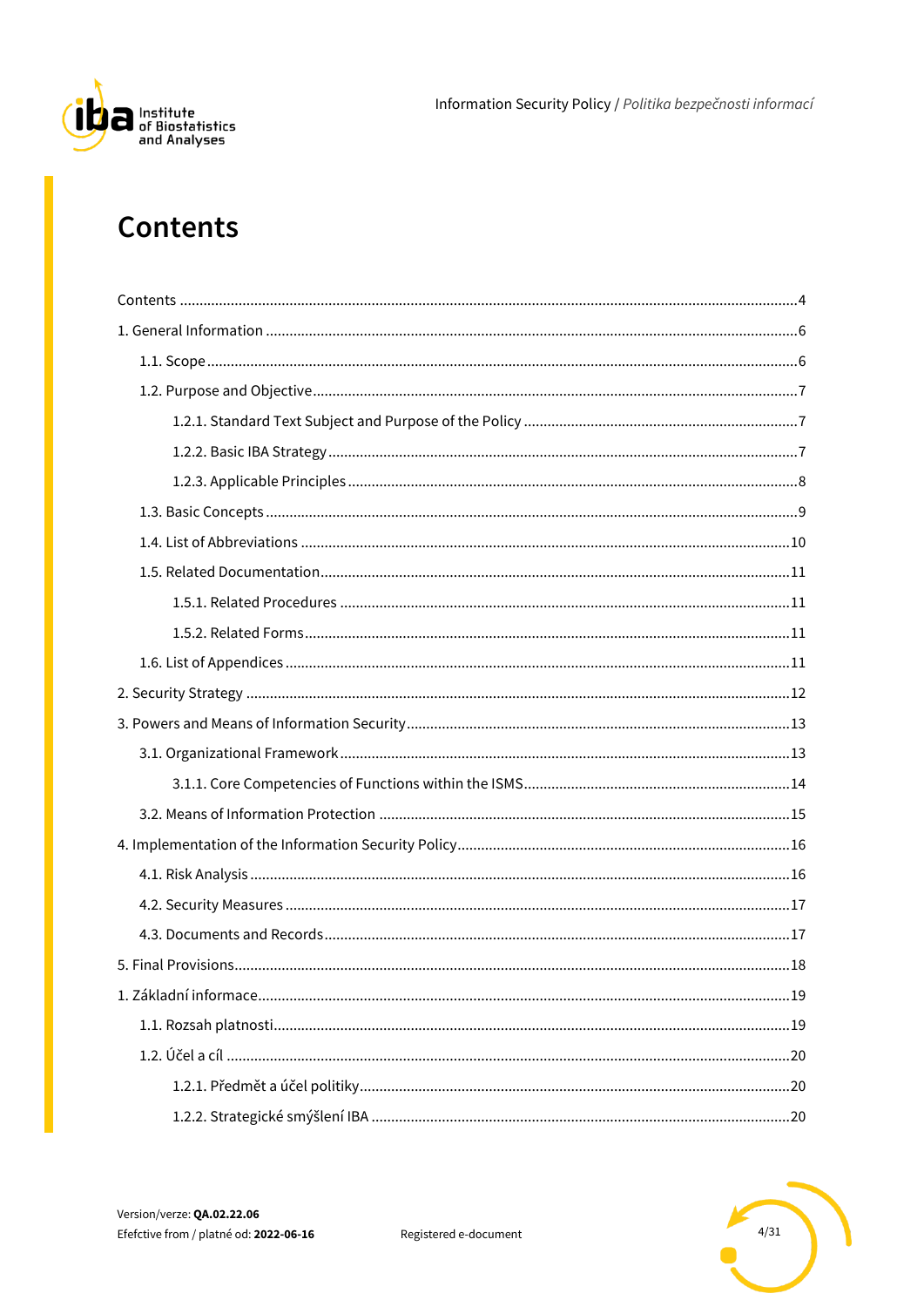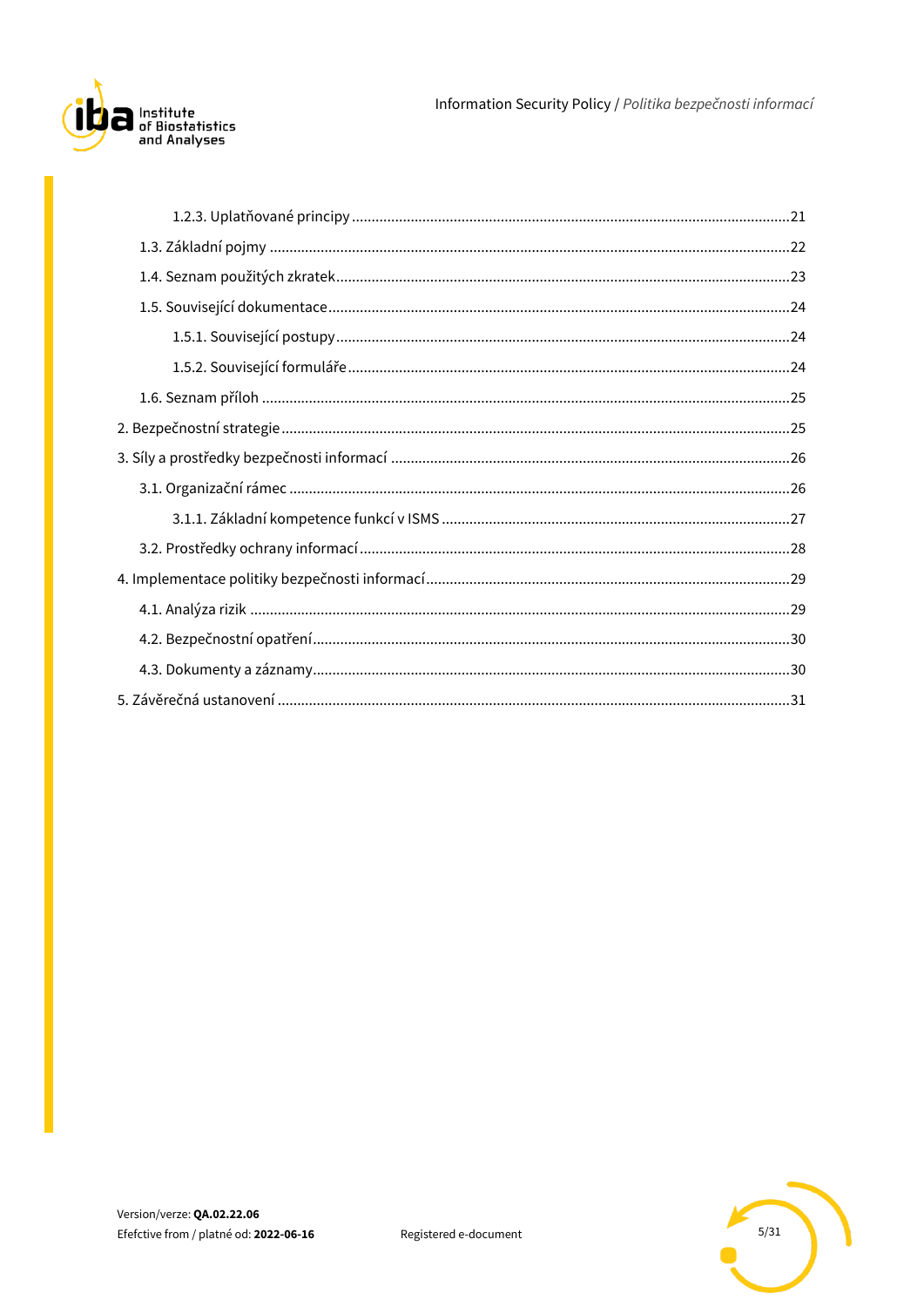

# <span id="page-5-0"></span>**1. General Information**

Management of the **Institute of Biostatistics and Analyses, Ltd.** (hereinafter referred to also as "IBA") considers information security management an integral part of the overall management of the activities, and includes information security into its everyday life.

At the IBA, the information security management system (hereinafter referred to as "ISMS") is built in full compliance with the conclusive requirements of the current version of standard ČSN ISO/IEC 27001 standard.

Information Security Policy is the basic security document of the ISMS and is binding for all IBA employees and other stakeholders obligated to ensure security by the respective agreement. Every new employee is familiar with ISMS policy immediately after his/her entry into employment. The quality manager is responsible for this familiarization.

### <span id="page-5-1"></span>**1.1. Scope**

The IBA implements the **ISMS to the full extent** of conclusive **requirements** and in line with all the principles stated in the current version of **ČSN ISO/IEC 27001** standard.

The **ISMS has been implemented, maintained and continuously improved within the entire organizational structure of the IBA** whose working site occurs in at the following address:

Poštovská 3, Brno, 602 00 and within the entire range of its activities, particularly including:

- Complete organization and management of scientific projects (registers, NIS, clinical evaluation)
- Data management
- Data analysis and results interpretation
- Software development with respect on client′s requirements
- Education activities
- ICT management.

At the IBA, the ISMS is built as an appropriate part of the already established integrated management system (IMS): quality management system (QMS) and IT services management (ITSM).

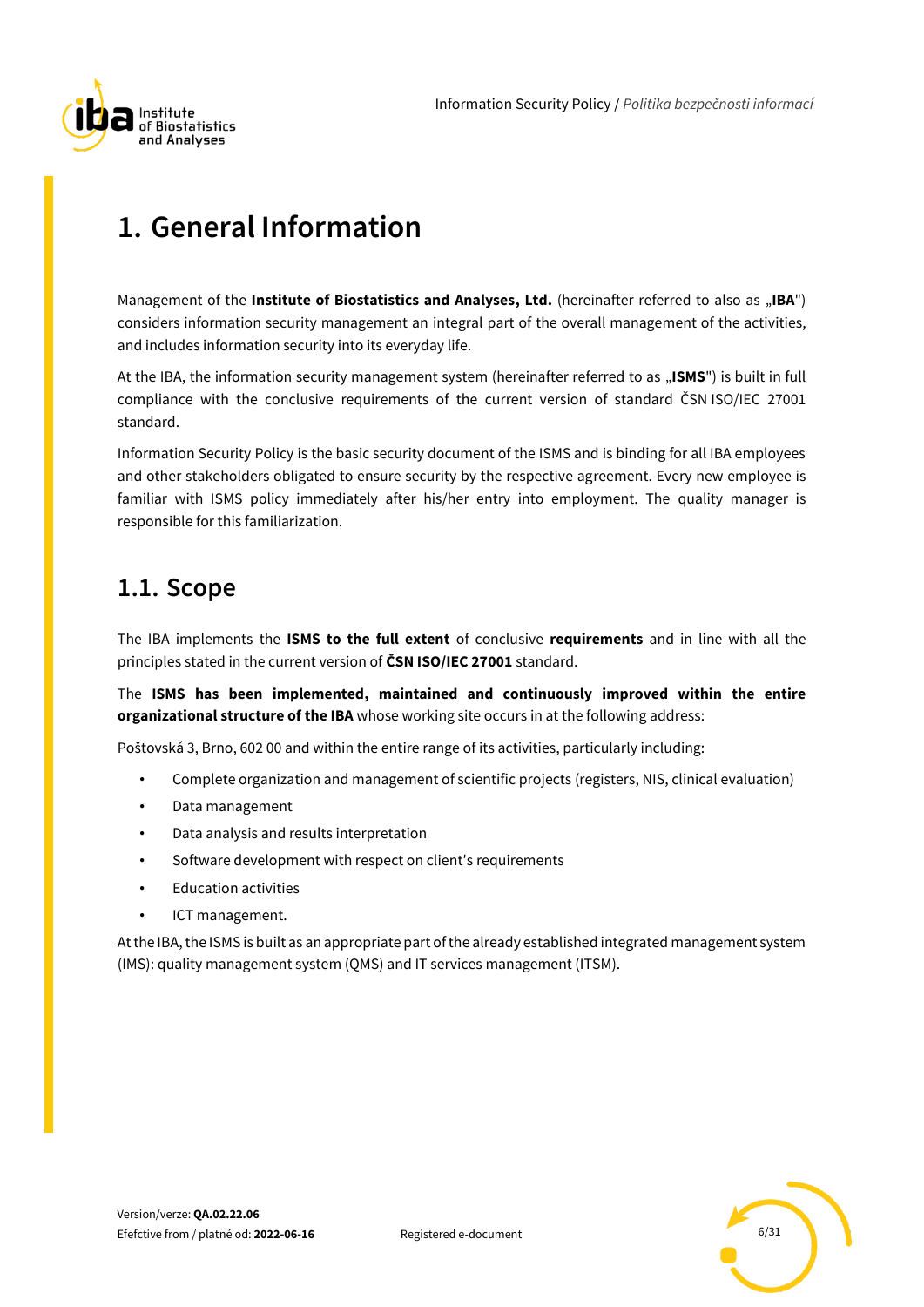

## <span id="page-6-0"></span>**1.2. Purpose and Objective**

### <span id="page-6-1"></span>**1.2.1. Standard Text Subject and Purpose of the Policy**

Information security policy of the IBA represents a summary of decisions of the IBA management that determine how the defined information and other relevant assets should be protected.

This policy:

- **defines** the basic principles for ensuring a minimum standard of information security (fulfilment of the conclusive requirements of the current version of ČSN ISO/IEC 27001 standard under conditions of the respective workplace);
- **determines** the main directions and tasks through which the specified requirements should be observed;
- **establishes** frameworks of responsibilities and powers for the realization of the goals in the field of information security;
- **expresses** a clear and unequivocal attitude of the IBA management towards the system solution to information security within its sphere of authority.

Within the concept of this document, the **information security is understood as a stable state of the IBA environment** where controlled levels of **confidentiality, integrity, authenticity and accessibility** of specified (protected) information and other information assets are consistently maintained through a systematic application of the measures taken.

### <span id="page-6-2"></span>**1.2.2. Basic IBA Strategy**

The primary mission of Institute biostatistics and analyses Ltd. (hereinafter as "IBA") is "healthy data". The company IBA operates in the healthcare and pharmaceutical industry sectors and perceives the following as its mission or strategy:

- **Providing reliable data management services in the healthcare and life sciences sectors.**
- **Conducting intelligible data analysis for better decision making.**
- **Innovating IT solutions for intuitive and secure use.**
- **Building a strong reputation amongst scientists and medical staff.**

Taking into account the company's core strategy, valid legislative requirements, risk analysis results and quality system review results, the company regularly updates the objectives with aim to ensure the continuous improvement and enhancing the safety of information related to the provided services. These objectives are documented as a separate document" **P04 Service Improvement Plan**".

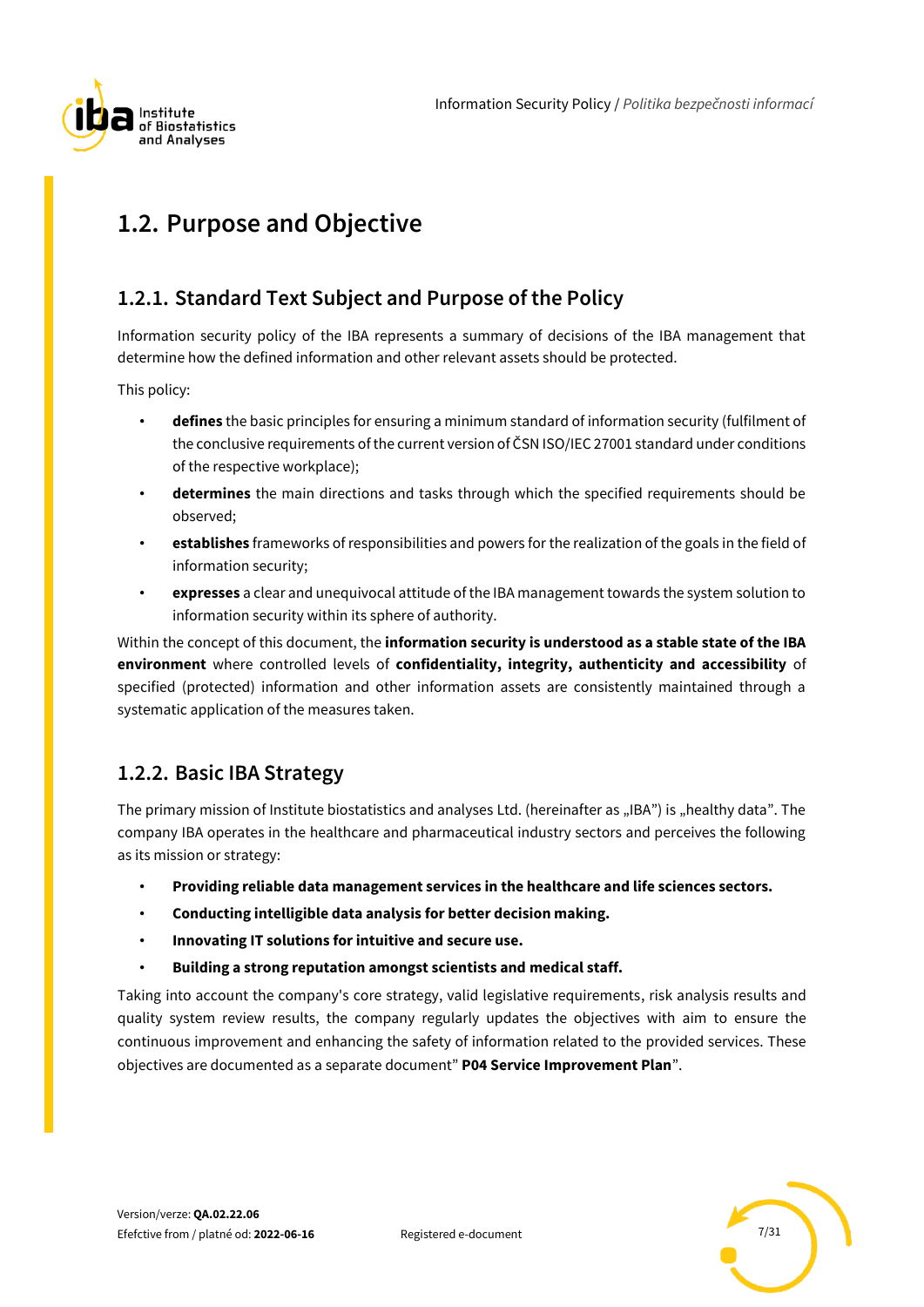

### **1.2.2.1 Objectives of Information Security**

In compliance with the normative requirements IBA defines the following security information objectives:

#### **Personnel security:**

- include safety factors into the entire lifecycle of employees;
- create and maintain a certain level of security awareness of employees;
- limit attacks, intentional and unintentional human errors;
- limit human errors and their consequences;

#### **Administrative security:**

• introduce a single method for safe handling of protected documents throughout their life cycle;

#### **Physical security:**

avoid unauthorized physical access to protected information assets:

#### **Information and communications security:**

avoid unauthorized logical access to protected information assets;

### **Security of the continuity of activities (business continuity):**

• create conditions for renewing the IS operation at shortest possible time, maintaining the integrity and availability of data in the case of failure or breakdown of the IS or other emergencies.

#### Notes:

The above-mentioned objectives set by the IBA management also include all the partial objectives set out in chapters of Appendix A to ČSN ISO/IEC 27001 standard as results and will result from the interim outcomes and conclusions of assessment processes, risk management and other requirements for information security.

To achieve these objectives, the IBA has taken and further takes the necessary security measures for risk management which are documented in the related standard operating procedures (see chapter Documents and records of this document).

### <span id="page-7-0"></span>**1.2.3. Applicable Principles**

Throughout the process of observing the ISMS, the IBA **management declares compliance of the site activities** and behaviour of its employees with the following conclusive principles:

- **direct (clear) responsibility** specific responsibilities of owners of information assets and other entities providing information security always are and will be defined;
- **necessary knowledge** all entities participating in providing information security know and will know information security policy, related security documentation and measures laid down therein;
- **integrity** management of the entire lifecycle of protected data is ensured, i.e. their processing from the time of acquisition or creation to their reliable and traceable disposal;

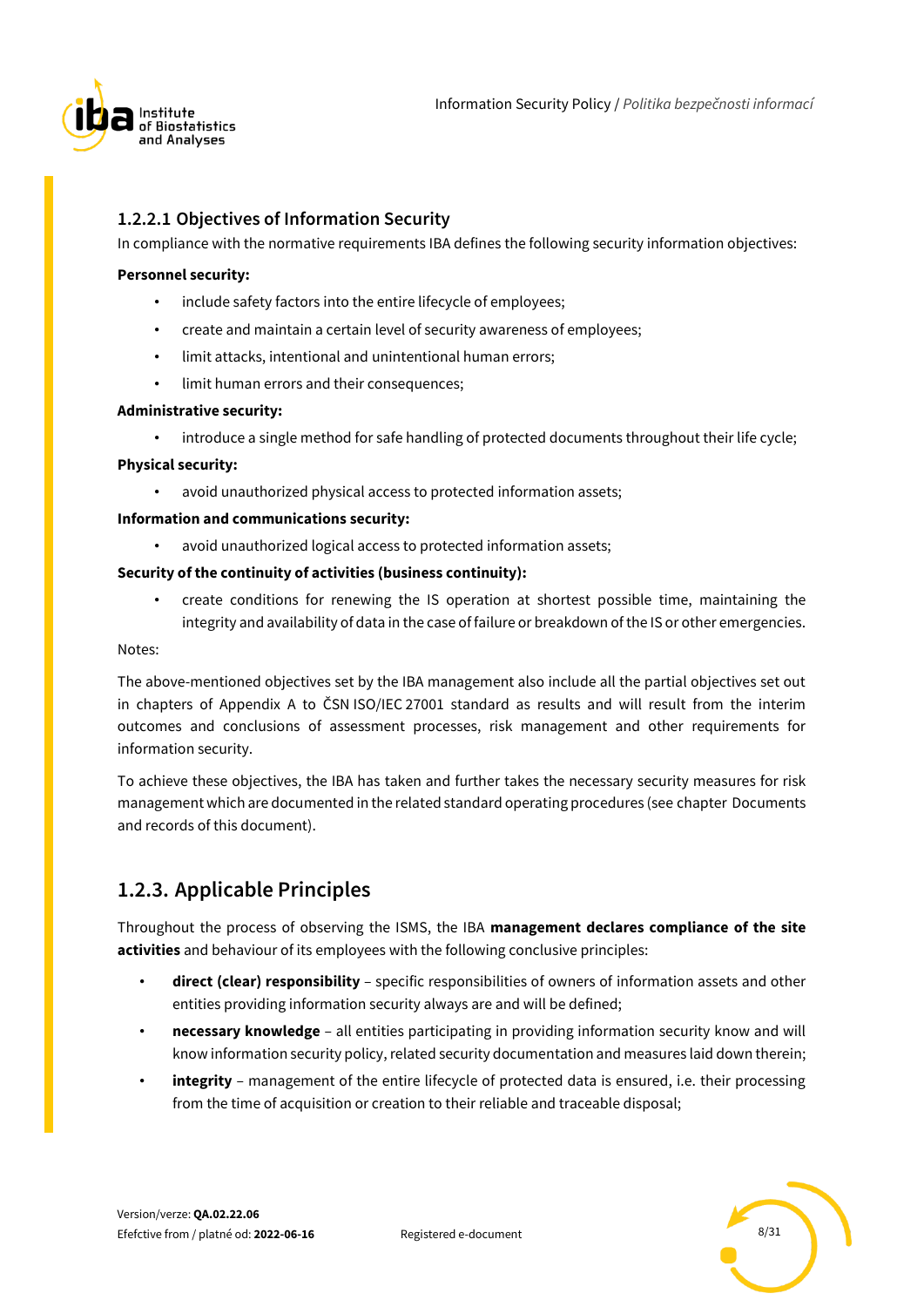

- **determining levels of information security** the respective level is always given by the level of the weakest means (link) of information security;
- **adequacy of measures** security measures taken are always directly proportional to the current value (level) of relevant risks.

## <span id="page-8-0"></span>**1.3. Basic Concepts**

**IT administrator**-the person in charge of the hardware and software tools/devices – he/she deals with their installation, adjustment, etc.

**Risk analysis** - the process of finding information system assets and their values, threats acting on these assets, vulnerability of the assets, likelihood of the threats and estimation of their consequences.

**Security incident** – any infringement of the security of the IS or its part, which leads or could lead to damage, both material and abstract.

**Information availability** – the respective information is accessible to authorized users at the moment when they need it.

**Information confidentiality** - the respective information is accessible only to those who are authorized to access it.

**Information security** – preservation of confidentiality, data integrity, data availability and other characteristics such as authenticity, responsibility, undeniability and reliability.

**HW = hardware** - the technical means for collecting, processing, storing and distributing data including their transmission (e.g. PCs, modems and other active components of computer networks, etc.).

**Incident** – any event that is not part of the normal functioning of the service and which causes or may cause an interruption of the service supply or degradation of the service quality.

**Information** - knowledge regarding any objects, e.g. facts, events, things, processes or ideas, including notions that have a specific meaning in the given context.

**Information system (IS)** - a set of one or more computers, the associated software, peripheral devices, terminals, human operators, physical processes, means for transmitting information, etc. which form an autonomous unit capable of performing information processing or information transfer;

The IS consists of:

- HW processor, memories, terminals, telecommunications, etc.;
- SW application programs, operating system, etc.;
- data data stored in databases, results, output reports, input data, etc.;
- people staff, users (those qualities and attributes of people that relate to IT security;
- related norms.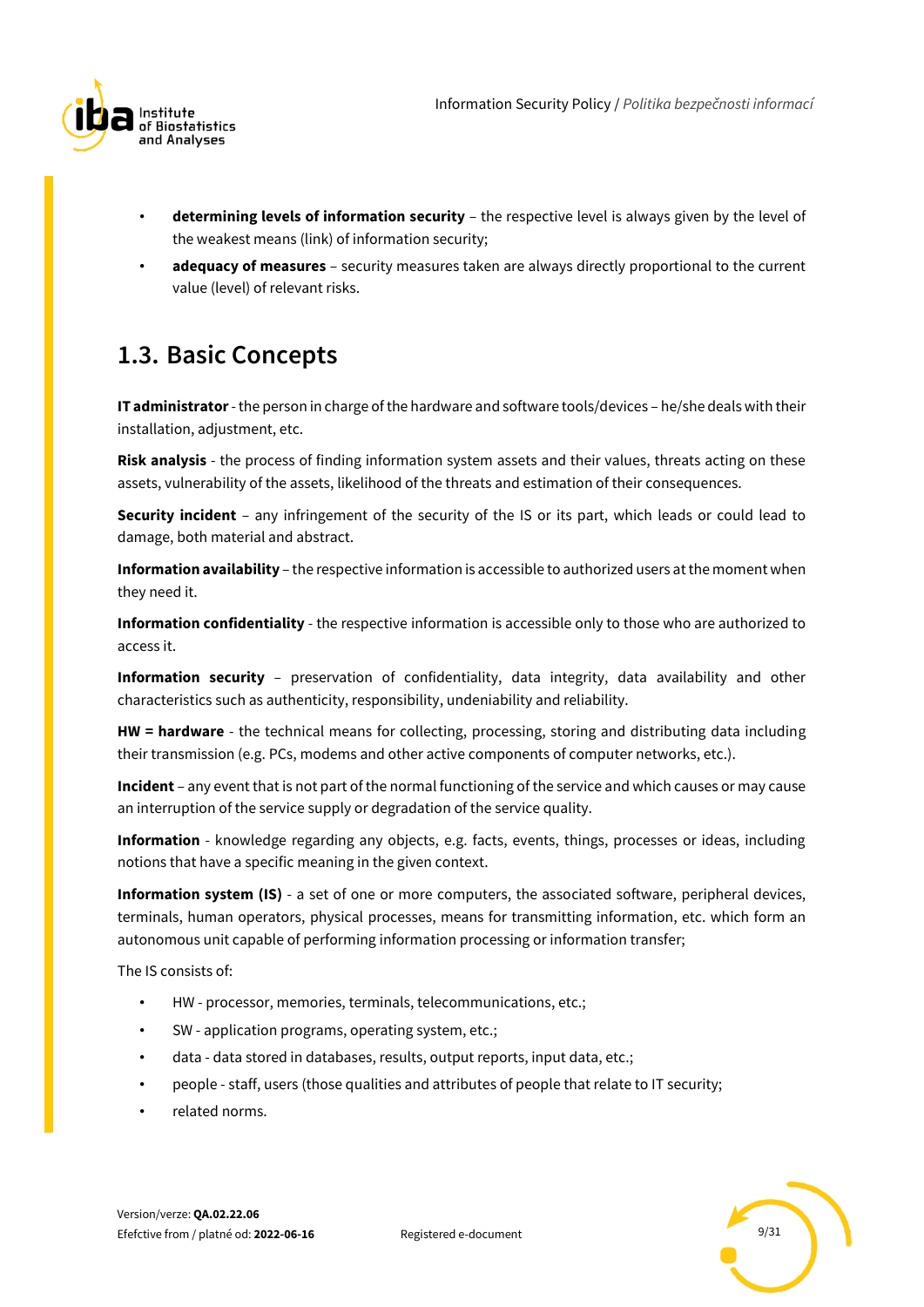

**Integrity** – provision of the accuracy and completeness of information and methods of its processing, i.e. the state where the read information (data) is (are) identical to the original information (data). This means that the information was not unexpectedly changed during its transmission or storage (intentional damage, alteration, errors during transmission).

**Policy** - a set of rules and procedures for achieving the set goals.

**Resources and equipment for information processing** – they include all kinds of PCs, organizers, mobile phones, documents and other devices used for work at home or moved outside normal working location:

- PCs, PC peripherals (plotters, printers, etc.);
- mobile computing devices e.g. laptops, palmtops, laptops, tablets, PDAs, smartphones;
- means for remote working;
- electronic office systems:
- telephones, fax machines, copiers, printers, scanners, multifunction devices, typewriters, dictaphones;
- means for recording and transmission of information:
- cameras, recorders, intercom, memory cards and other devices for transferring information in any other form.

**SW (software)** - a computer program with the attached documentation and possibly attached data.

**User** - anyone who directly use ICT facilities and equipment.

**Owner (of the assets)** - an individual with responsibility for the asset management within its lifecycle. The term "owner" does not indicate the real property of assets in the legal approach.

**Record** - a document containing the results achieved or providing evidence of activities performed.

**Information processing** - any operation or set of operations which the IBA and its employees systematically conduct with information, either through automated or other devices; this basically includes information (data) collection, storage on data carriers, disclosure, modification or alteration, retrieval, use, transmission, distribution, publication, hold, exchange, sorting and disposal.

## <span id="page-9-0"></span>**1.4. List of Abbreviations**

- CEO Chief Executive Officer
- CIO Chief Information Officer
- ČSN Czech standard
- HW Hardware
- IBA Institute of Biostatistics and Analyses
- ICT Information and Communication Technologies

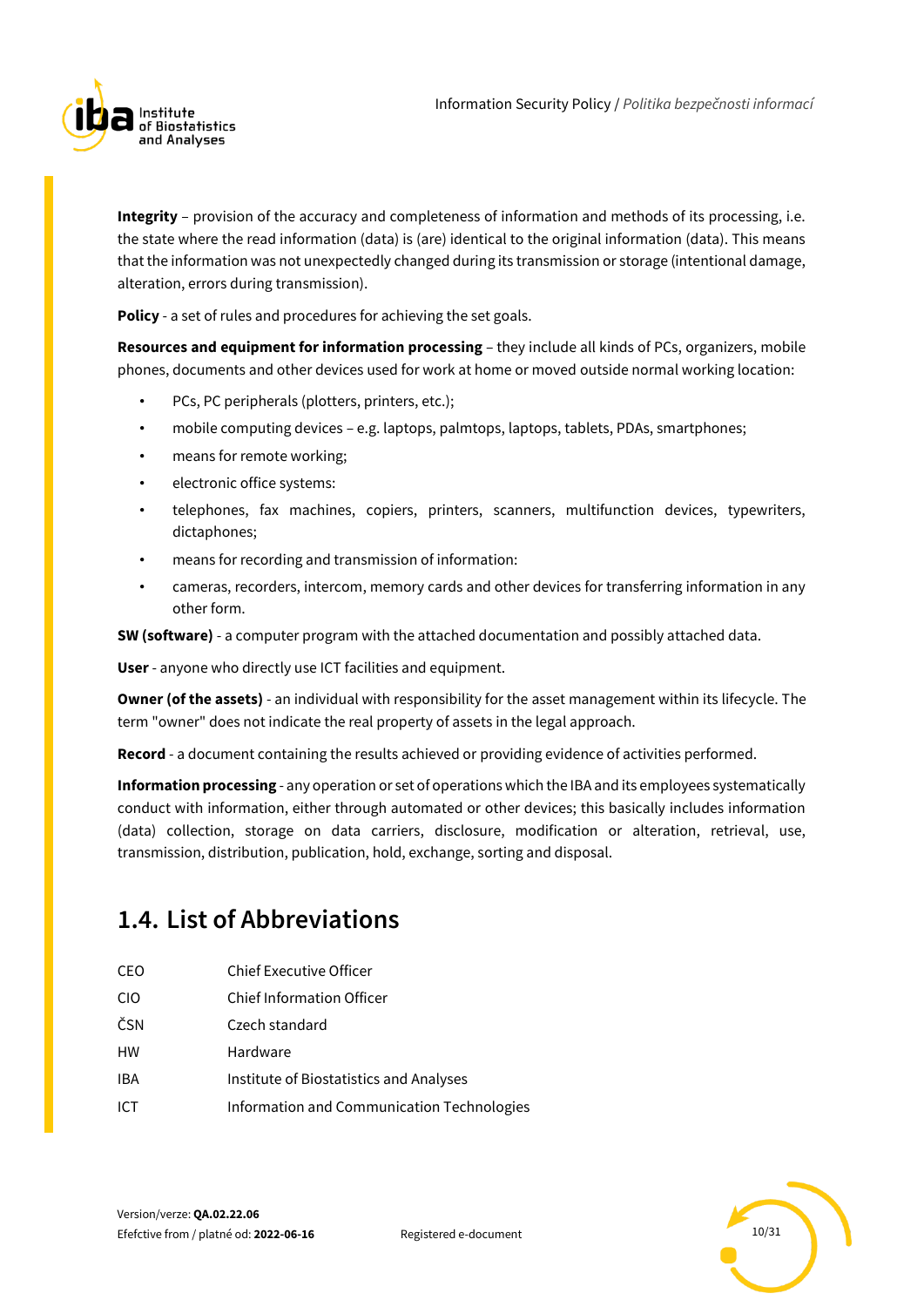

| IEC        | International Electrotechnical Committee       |
|------------|------------------------------------------------|
| <b>IMS</b> | <b>Integrated Management System</b>            |
| IS         | Information System                             |
| ISMS       | <b>Information Security Management System</b>  |
| ISO        | International Organization for Standardization |
| ΙT         | Information Technology                         |
| ITSM       | <b>IT Services Management</b>                  |
| P          | Plan                                           |
| PC         | Personal Computer                              |
| QA         | Quality Assurance                              |
| QMS        | Quality Management System                      |
| R          | Register                                       |
| SOP        | <b>Standard Operating Procedure</b>            |
| SW         | Software                                       |

## <span id="page-10-0"></span>**1.5. Related Documentation**

### <span id="page-10-1"></span>**1.5.1. Related Procedures**

SOP.11 Risk Analysis

### <span id="page-10-2"></span>**1.5.2. Related Forms**

<span id="page-10-3"></span>P04 Service Improvement Plan

## **1.6. List of Appendices**

N/A

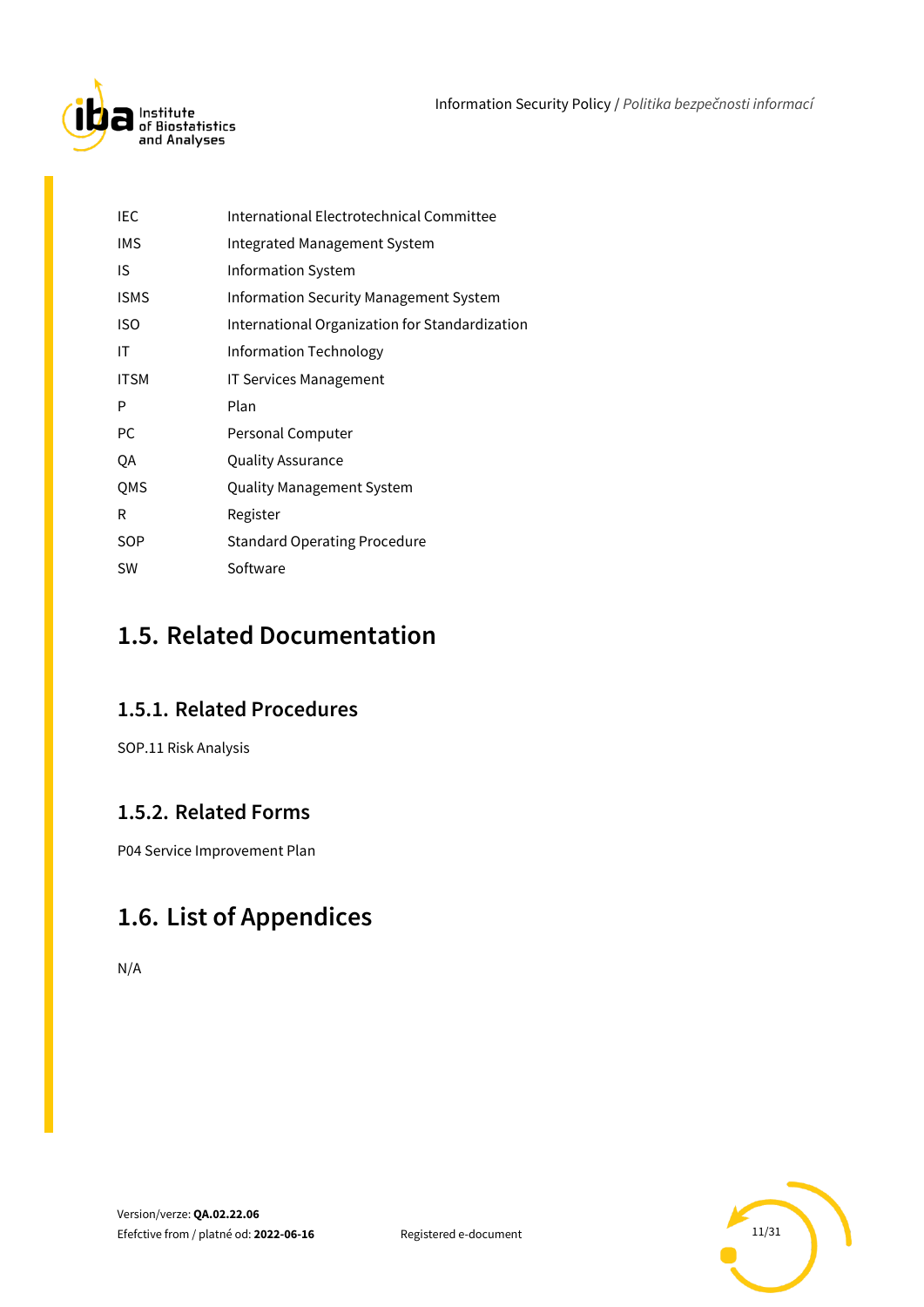

# <span id="page-11-0"></span>**2. Security Strategy**

The IBA management is aware of the fact that no system of information security can be absolutely secure. As an effective way of eliminating relevant risks, it considers the introduction of **efficient risk management system** (see the chapter 4.1 Risk analysis in this document and especially document "SOP.11 Risk **Analysis)"**

When managing the risks, the IBA builds and will build on a continuous identification and assessment of risks followed by measures that reduce and eliminate these risks to an acceptable level. An ongoing effort of the IBA management is to solve remaining (residual) risks, especially through measures aimed at early detection of security events and prevention against security incidents.

At the IBA, the **strategy for managing information security**, i.e. existing risks, is therefore based on:

- prevention
- detection
- reaction

#### **Prevention**

At the IBA, preventive measures to reduce identified risks are and will be introduced wherever it is possible and economically acceptable.

Preventive measures are always implemented on the basis of risk analysis and are its subsequent step to reduce the risks for individual information assets.

Technical measures are preferable because they work best in the phase of prevention and there is no threat of undesirable side effects.

Organizational measures will be chosen prevention purposes only if an equivalent technical measure does not exist or cannot be used under the given conditions. One of such cases can be particularly a contractual obligation of all partner companies that provide any services for the IBA in the field of information technology.

### **Detection**

At the IBA, the principle of detecting security incidents rests in the adoption and implementation of a system of measures to ensure their signalling, registration and settlement.

For this purpose, all the important activities of users of ICT will be further monitored and recorded in order to allow backward examinations of the development and course of potential security incidents as well as the identification of their possible originators.

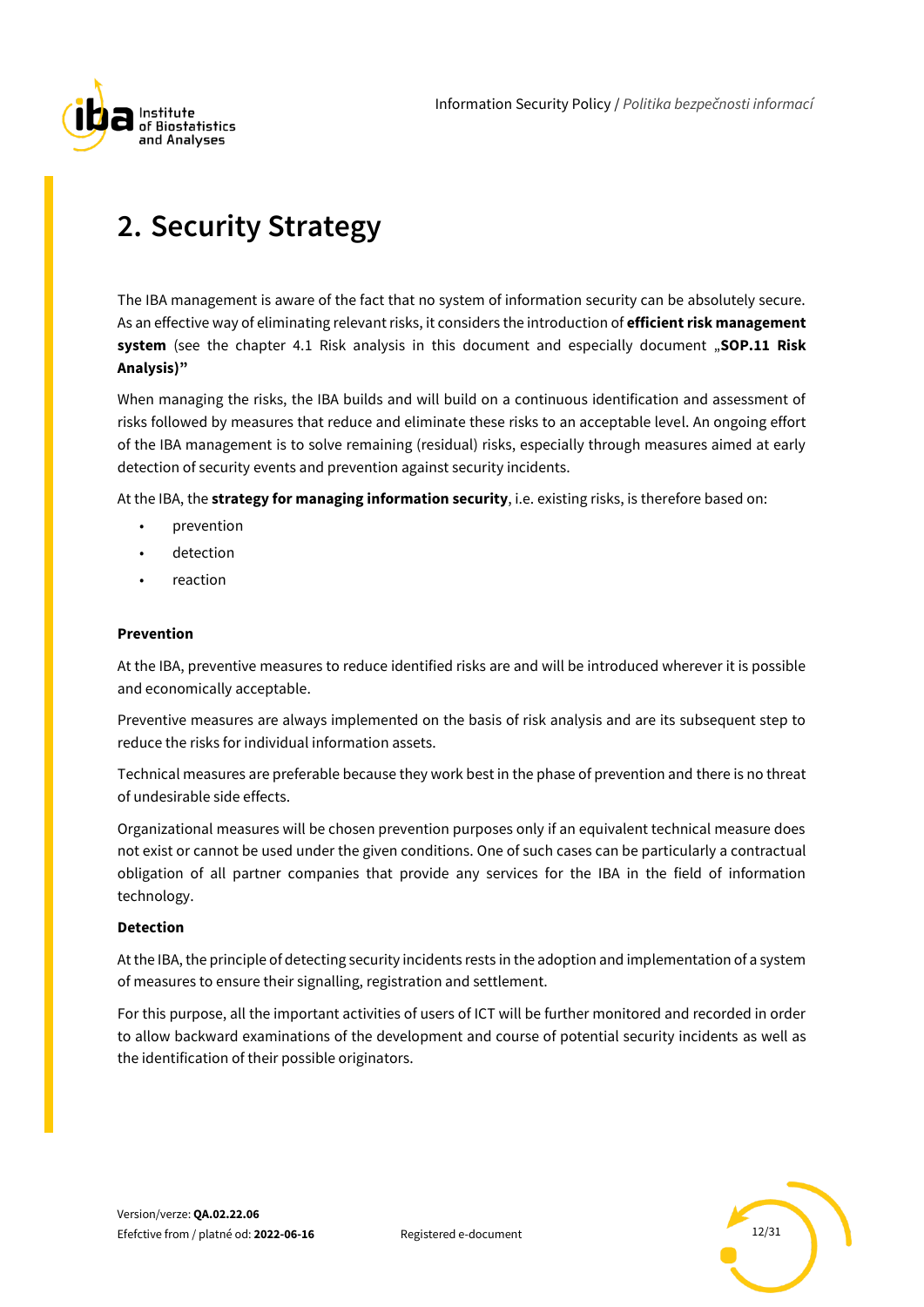

The detection is performed mainly using a semi-automatic mechanism at the interface of technical and organizational measures. Most often, it is the result of an analysis of the system for recording incidents and reporting non-standard events to ICT users.

A key factor is timeliness and competency in detecting the security incidents.

### **Reaction**

As a reaction, the IBA means precise operational procedures for investigation, response, resolution and recovery of the system in the event of a detected occurrence of a security incident.

In responding to security incidents, mainly organizational measures will be applied. Technical measures should be of secondary importance.

Emphasis must be again placed on the speed and competency of the immediate response.

Within the settlement of the relevant security incident, the overall response must also include a determination regarding whether and how the risk analysis of the respective assets and possibly other assets will be revised, including follow-up procedures, which will decide on the final countermeasures to be implemented.

## <span id="page-12-0"></span>**3. Powers and Means of Information Security**

## <span id="page-12-1"></span>**3.1. Organizational Framework**

The following organizational framework has been established in order to effectively manage the ISMS measures under conditions of the IBA:

- IBA CEO;
- Research team for information security (hereinafter referred to as "research team"):
	- Leader of the "research team"- Chief information officer (CIO)
	- ICT security manager
	- ICT administrator
	- Quality manager
	- Internal auditor

The "research team" is a conceptual but also executive body of the IBA CEO which, towards the CEO, guarantees the accuracy of measures to address topics of information security, which proposes respective responsibilities and provides that information security is a part of everyday life of the IBA.

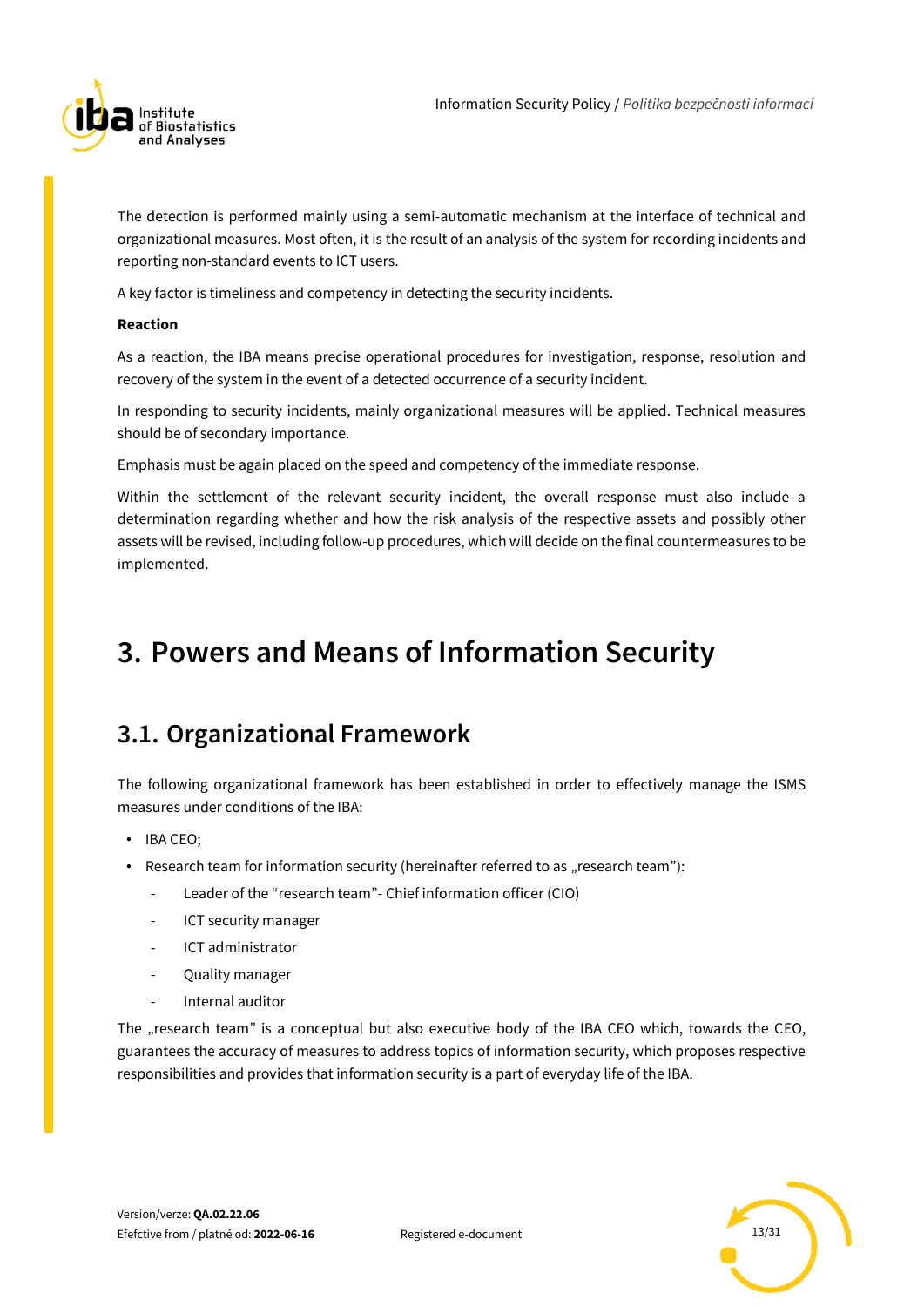

For the need of complex solutions to the issues of information security, the CIO in cooperation with the IBA CEO, is entitled to purposefully expand the composition of the team by involving more senior employees or selected specialists of the IBA, or external experts.

### <span id="page-13-0"></span>**3.1.1. Core Competencies of Functions within the ISMS**

### **IBA CEO - management representative for the ISMS:**

- is the supreme managing element of the IBA with the highest powers (authorities);
- is a direct supervisor of the "research team" leader and all the executives of the Institute;
- is the owner of the information security policy.

### **Research team:**

- reports to the IBA CEO;
- is a team to perform specific tasks in the field of information security;
- provides methodological assistance to all IBA employees in the field of information security.

#### **Leader of the Research team:**

- CIO has the equal powers in point of management information security with the IBA CEO;
- is the main coordinator of all areas of information security at the IBA;
- is responsible for the operation of the "research team".

### **ICT security manager:**

• guarantees security for the team leader in the field of ICT operations.

### **ICT administrator:**

is a professional and executive guarantor of the team leader in the field of ICT operations.

### **Quality manager:**

is the executive guarantor of the team leader in the area of management and administration of ISMS documentation.

### **Internal auditor:**

- is an expert and executive guarantor of the IBA CEO in implementing internal audits of the system;
- is a function implementing internal audits and security initiatives in the organization.

#### **Asset owner:**

- specifies the category, group, type and scope of the asset;
- proposes the range of authorization regarding the access to the asset;
- proposes a system of measures to protect the asset;

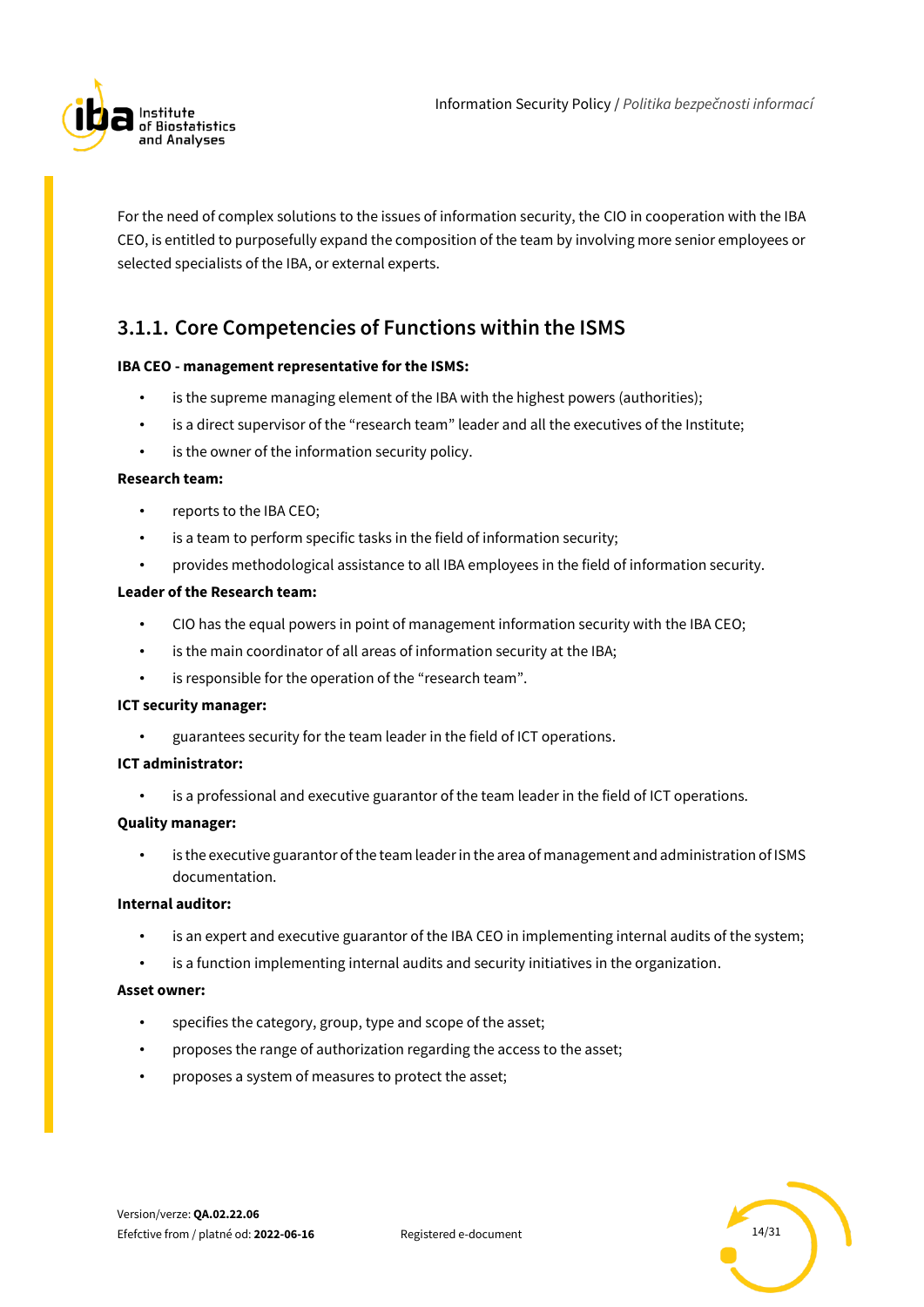

• regarding any changes in the existing assets, he/she closely collaborates with the leader and members of the "research team".

#### **Asset user:**

- uses assets only for authorized purposes, in accordance with his/her job duties and this policy;
- observes all issued security measures and guidelines;
- immediately informs his/her direct supervisor, the asset owner and some member of the "research team" about:
	- security incidents, weaknesses and failures of IS/IT;
	- newly detected threats;
	- breaches of security measures;
	- proposals to improve information security.

#### **Risk owner:**

- a person or entity with the responsibility and authority to manage the respective risk;
- at the IBA, the initial risk owner is the owner of the given asset to which the risk relates;
- in preparing the risk management plan, the risk can be transferred to another owner.

#### **Note**:

Part of the processes and activities in the field of information security is also a continuous assignment of specific competencies to various security roles and functions, and their inclusion in job descriptions of employees.

## <span id="page-14-0"></span>**3.2. Means of Information Protection**

In order to fulfil the objectives of the information security policy, the following means (areas) of information protection are defined and will be permanently used:

- personnel security
- administrative security;
- physical security;
- information and communications security;
- security of the continuity of activities (business continuity).

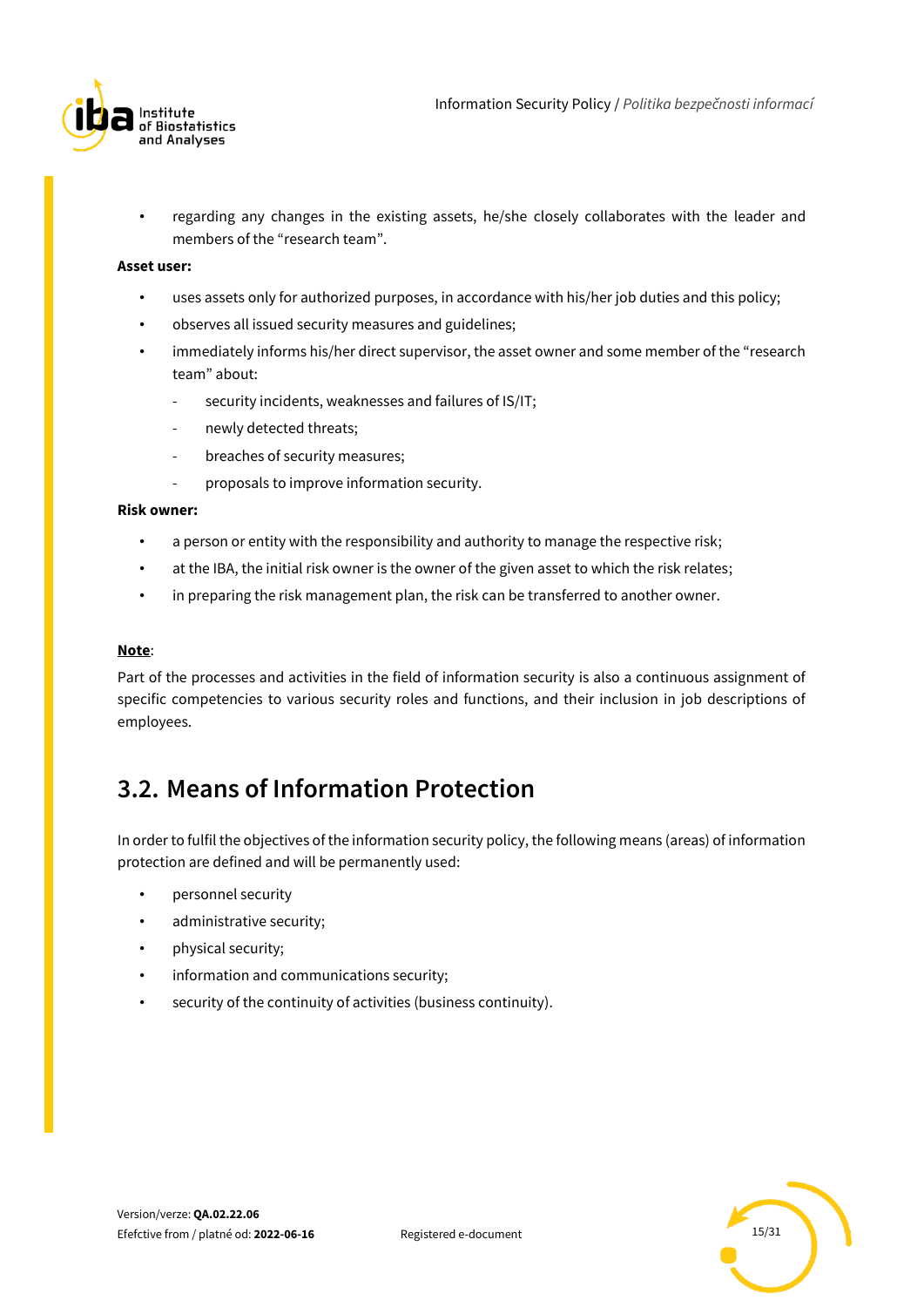

# <span id="page-15-0"></span>**4. Implementation of the Information Security Policy**

Within this policy, the IBA management commits to approach the ongoing process of implementation, maintenance and continuous improvement of the ISMS in a creative and systematic manner, and implement information security in areas including:

- participating parties (customers, third parties, outsourcing entities);
- aspects of physical security (object technical and security);
- human resources (human aspects);
- administrative (operating) activity;
- means and equipment for information processing;
- security incidents, events, weaknesses and failures of the ICT;
- ICT communication and operation;
- physical and logical access of persons to the ICT and its subsystems;
- continuity of IBA activities;
- compliance of IBA activities with legal, normative and contractual requirements.

## <span id="page-15-1"></span>**4.1. Risk Analysis**

The risk analysis is absolutely crucial and indispensable step towards the establishment of an effective information security system; for this analysis and within the IBA, the following criteria have been set out:

- it must **be in compliance with the normative requirements** in the field of information security;
- it must be **reasonable** and **proportionate** (conform) to the established and current **scope** of the **ISMS**;
- it must continuously **document** the identified and specified **risks** with regard to individual protected information assets or their groups;
- it must ensure that the interpreted **results of risk assessment** are and always will be **comparable and reproducible**;
- it must provide **evidence of continuous improvement** (reduction in risk levels) of the ISMS.

The risk analysis process generally involves activities associated especially with:

specification and documentation of the protected assets;

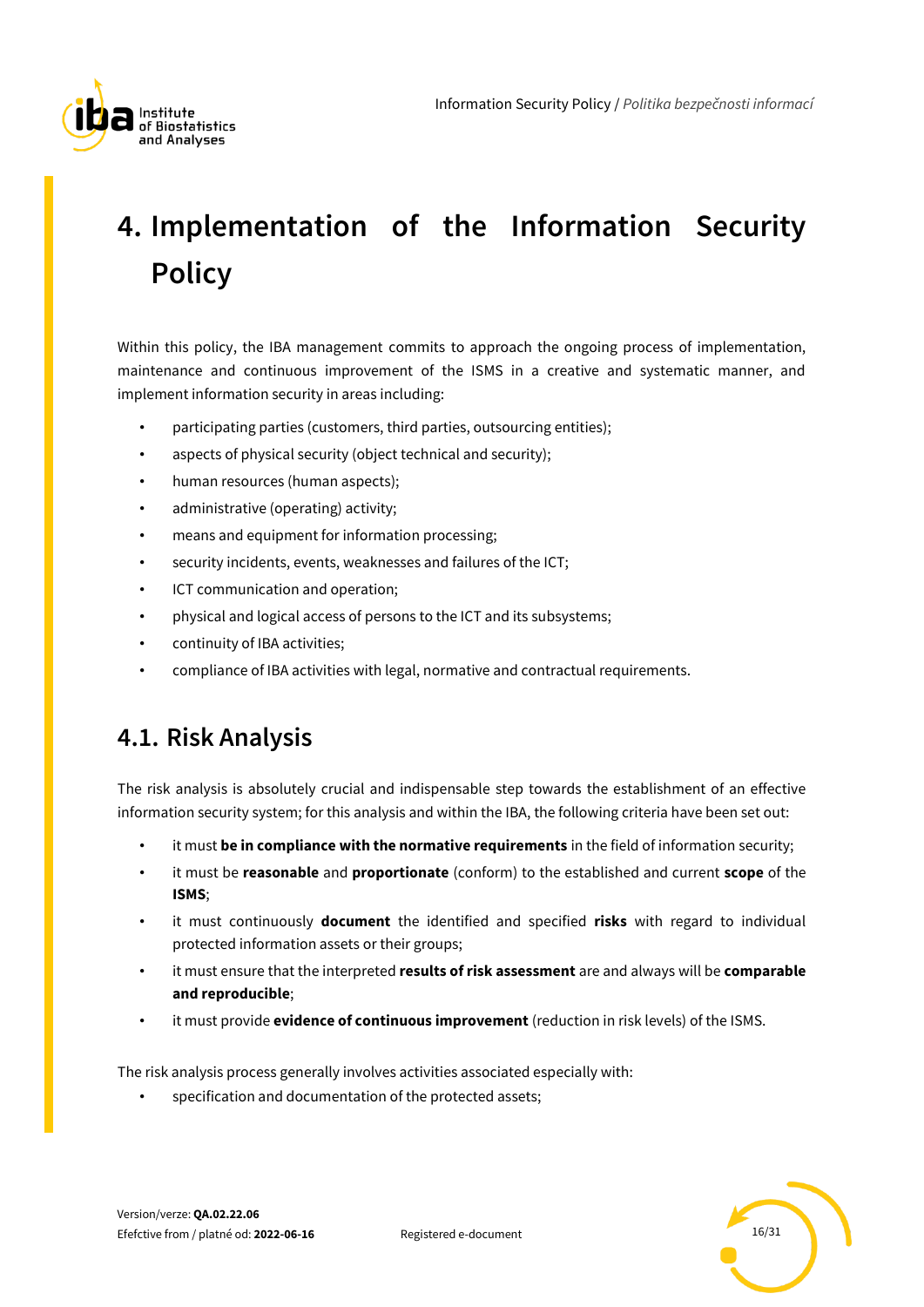

- identification of the owners of protected assets;
- determining the extent of their importance, necessity and indispensability for the IBA according to an understandable key;
- assembling the set of potential threats to the protected assets;
- a realistic estimate of the occurrence of these threats;
- implementing the risk calculations;
- interpretation of applicable outputs of the conducted risk analysis.

## <span id="page-16-0"></span>**4.2. Security Measures**

In direct relation to and in accordance with the results of the risk analysis, the "research team" further proposes and will propose and implement after approval the measures at 2 basic levels:

### **1) Technical measures:**

- they primarily represent HW or SW technical capabilities which ensure the intended behaviour of the ICT and cannot be simply circumvented;
- they also include technical and mechanical means to detect, prevent and hinder physical access to protected information assets.
- 2) **Organizational measures** they enforce the intended behaviour using means other than technical; they will mainly include:
	- disciplinarily and legally enforceable instruments, usually contractual obligations, amendments to employment contracts, internal directives and other binding regulations for employees;
	- they also include means of personnel security and physical security as well as all control mechanisms and procedures focused on compliance with the above measures.

### <span id="page-16-1"></span>**4.3. Documents and Records**

At the IBA, in order to provide evidence of demonstrable compliance with ISMS requirements, all the proposed, adopted and implemented measures are implemented through standard operating procedures, plans, registers and records. At the IBA, this mainly includes the following documents:

- QA.05 Statement of Applicability
- QA.09 Context of the organization
- QA.11 ISMS Manual
- SOP.02 Incident and Problem Management
- SOP.07 Monitoring and Measurement, Analyses and Reviews

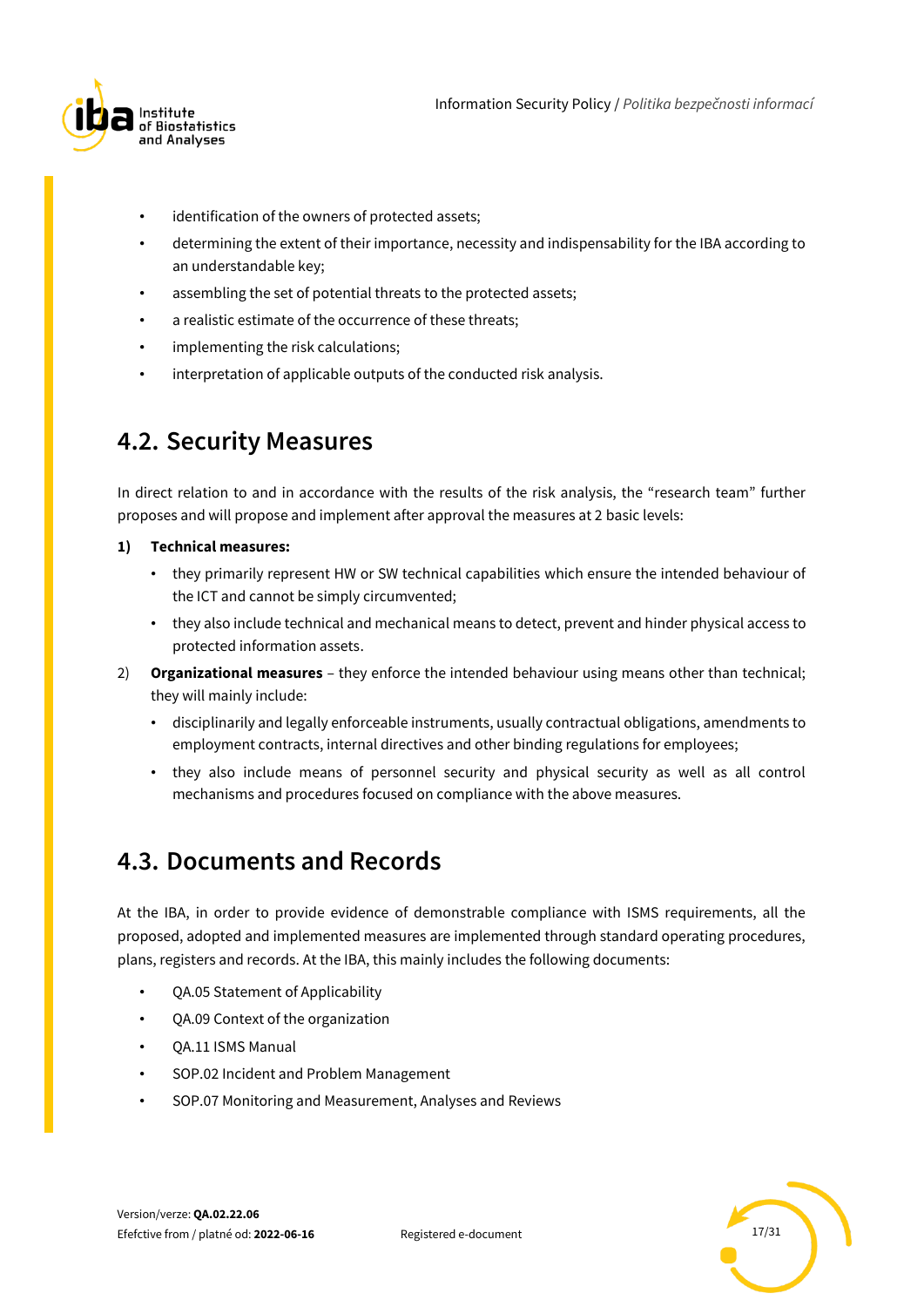

Information Security Policy / *Politika bezpečnosti informací*

- SOP.09 Training of Employees
- SOP.10 Classification and Management of Assets
- SOP.11 Risk Analysis
- SOP.12 Protection of Personal Data
- SOP.16 ICT Operating Procedure
- SOP.17 ICT Infrastructure security practices
- SOP.23 Internal Audits
- SOP.24 Business Continuity Management
- SOP.25 Management of Resources
- SOP.27 Management of Contracts
- SOP.40 Document Management and Destruction Rules/Archiving
- R18 Register of Protected Assets
- R20 Risk Assessment Report
- R21 Analysis of security risk
- P01 Risk Management Plan
- P06 Emergency Plan for IS Activity Renewal

<span id="page-17-0"></span>Complete list of internal control documents is a subject of separate document.

## **5. Final Provisions**

**Violation of the principles of the information security policy** and related standard operating procedures will be **penalized** in accordance with the established disciplinary code.

The information security policy is subject to regular ISMS reviews (at least once a year).

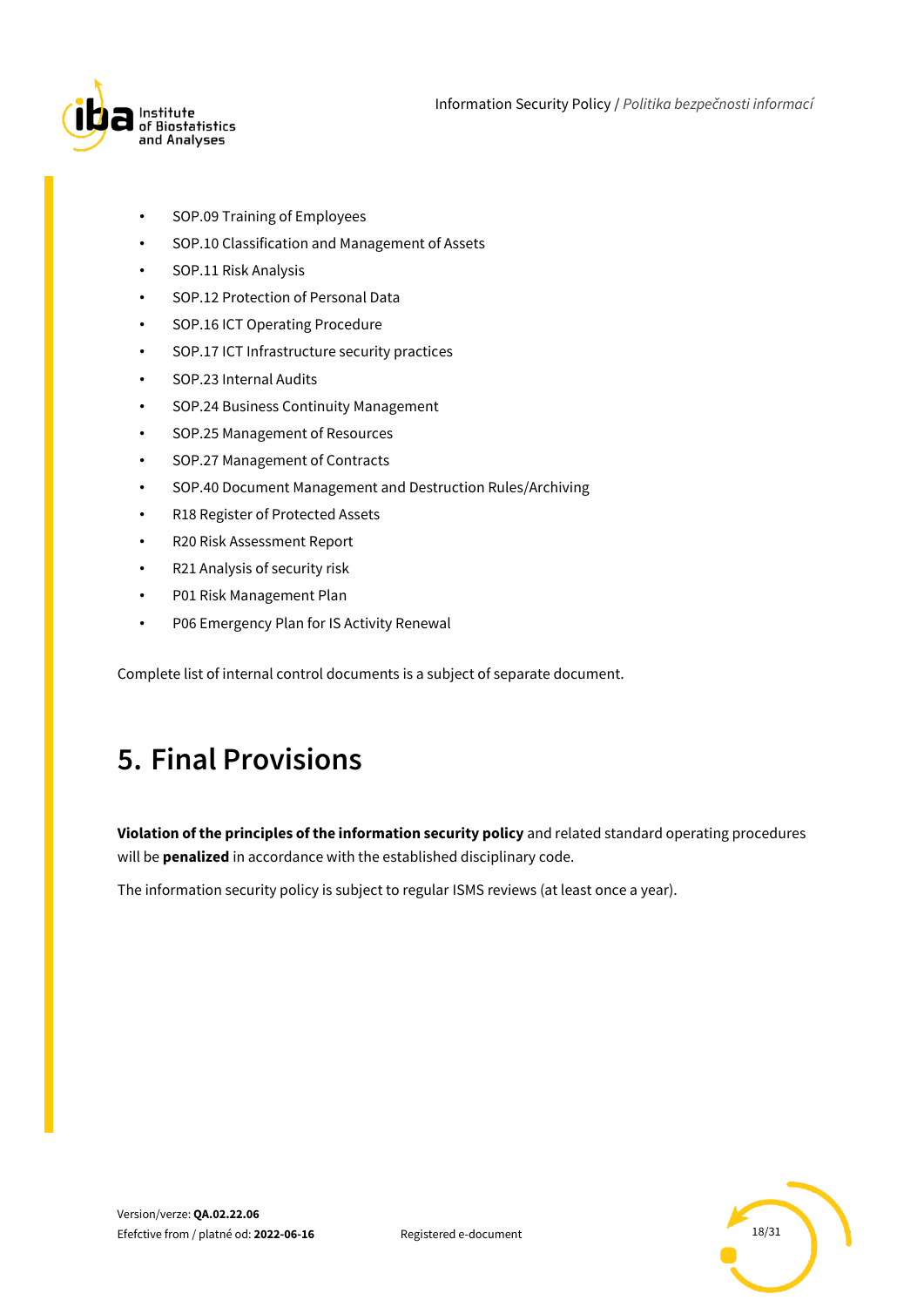

# <span id="page-18-0"></span>**1. Základní informace**

Vedení **Institutu biostatistiky a analýz, s.r.o**. (dále také jen "**IBA**") chápe řízení bezpečnosti informací jako nedílnou součást celkového řízení společnosti, veškeré své činnosti a zahrnuje zajištění bezpečnosti informací do svého každodenního života.

Systém řízení bezpečnosti informací (dále jen "ISMS") je u IBA vybudován plně v souladu s kriteriálními požadavky aktuální verze normy ČSN ISO/IEC 27001.

Politika bezpečnosti informací je uvozujícím bezpečnostním dokumentem ISMS a je závazná pro všechny zaměstnance IBA a další zainteresované strany vázané k zajištění bezpečnosti příslušnou smlouvou. Každý nový zaměstnanec je s politikou ISMS seznámen ihned po svém nástupu. Za seznámení je zodpovědný manažer kvality.

## <span id="page-18-1"></span>**1.1. Rozsah platnosti**

IBA realizuje **ISMS v celém rozsahu** kriteriálních **požadavků** a s naplněním všech principů uvedených v aktuální verzi normy **ČSN ISO/IEC 27001**.

**ISMS je zaveden, udržován a trvale zlepšován v celé organizační struktuře IBA** na pracovišti Poštovská 68/3, Brno 602 00 a v rozsahu celé činnosti, zahrnující zejména:

- Kompletní řešení projektů klinického výzkumu (registry, NIS, KH);
- Správu dat
- Analýzu dat a správnou interpretaci výsledků;
- Vývoj software nástrojů s ohledem na požadavky zákazníka;
- Vzdělávací aktivity;
- Správu ICT.

**ISMS je** u IBA vybudován jako přiměřená **součást** již zavedeného **integrovaného systému managementu** (IMS): systému managementu kvality (QMS) a systému managementu a poskytování služeb v oblasti IT (ITSM).

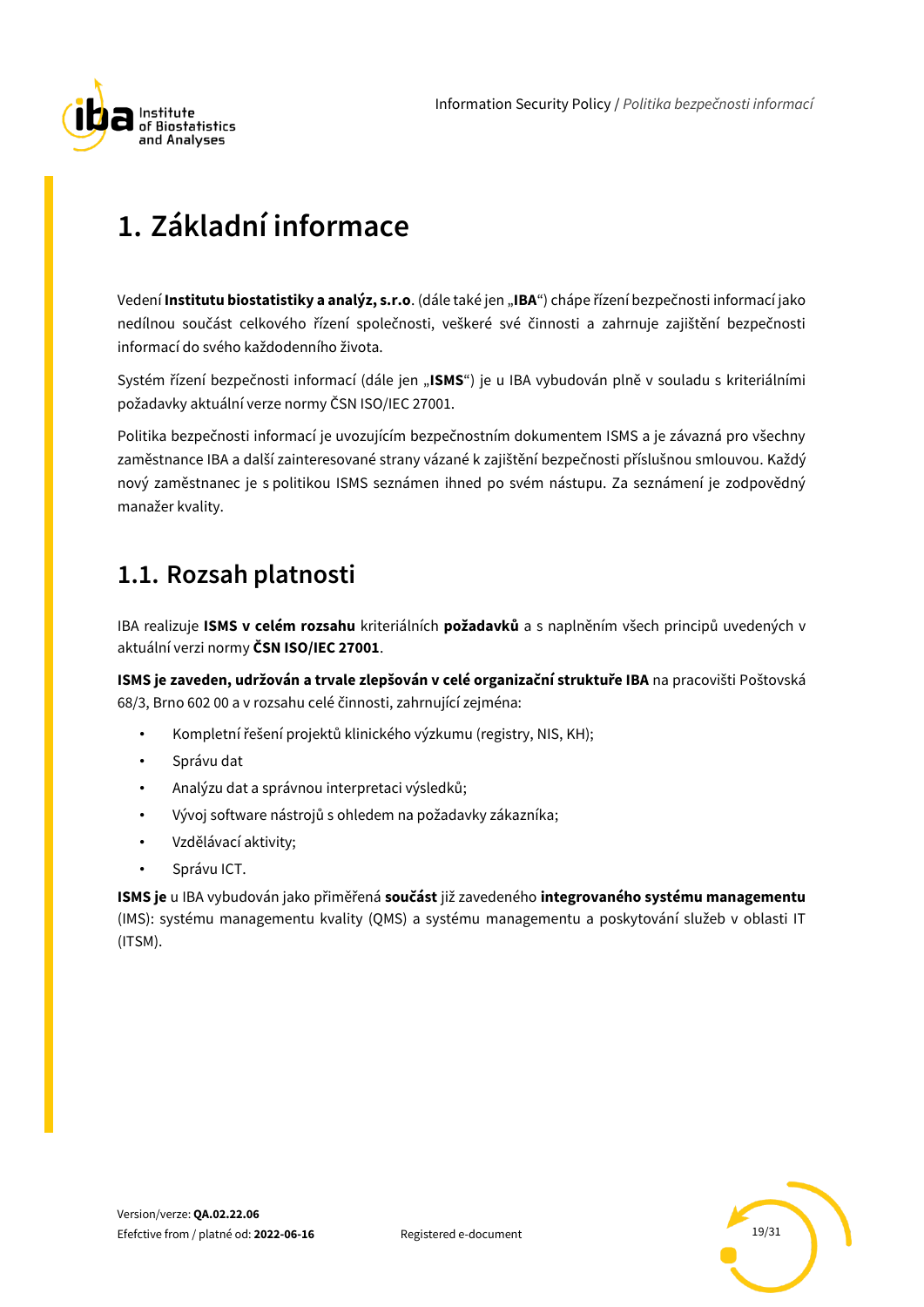

## <span id="page-19-0"></span>**1.2. Účel a cíl**

### <span id="page-19-1"></span>**1.2.1. Předmět a účel politiky**

Politika bezpečnosti informací IBA představuje souhrn rozhodnutí vedení IBA, jež určují, jak budou stanovené informace a jim příslušná další aktiva chráněna.

Tato politika:

- **vymezuje** základní zásady a principy pro zajištění minimálního bezpečnostního standardu informací (naplnění kriteriálních požadavků aktuální verze normy ČSN ISO/IEC 27001 v podmínkách pracoviště);
- **určuje** hlavní směry a úkoly, kterými budou specifikované požadavky plněny;
- **stanovuje** rámce odpovědností a pravomocí za realizaci cílů bezpečnosti informací;
- **vyjadřuje** zřetelné a jednoznačné stanovisko vedení IBA k systémovému řešení bezpečnosti informací v rámci své působnosti.

**Bezpečnost informací je**, v pojetí tohoto dokumentu, **chápána jako stabilní stav prostředí** IBA, ve kterém je soustavným uplatňováním souboru opatření trvale zachovávána **řízená úroveň důvěrnosti, integrity, autenticity a dostupnosti** stanovených (chráněných) **informací a dalších informačních aktiv**.

### <span id="page-19-2"></span>**1.2.2. Strategické smýšlení IBA**

Základní vizí společnosti Institut biostatistiky a analýz, s.r.o. (dále jen "**IBA**") je poskytovat "**zdravá data"**. Společnost IBA se pohybuje v oblasti zdravotnictví a farmaceutického průmyslu a jako své poslání či strategii vnímá:

- **Poskytovat spolehlivé služby managementu dat v oblasti zdravotnictví a life sciences.**
- **Provádět srozumitelnou analýzu dat umožňující lepší rozhodování.**
- **Inovovat IT řešení pro intuitivní a bezpečné použití.**
- **Budovat silnou reputaci u vědců a zdravotníků.**

S ohledem na základní strategii společnosti, platné legislativní požadavky a výsledky vycházející z analýzy rizik a přezkoumání systému kvality společnost aktualizuje v pravidelných intervalech cíle zajišťující kontinuální rozvoj a navyšování bezpečnosti informací související s poskytovanými službami vedené jako samostatný dokument "**P04 Plán pro zlepšování služeb**".

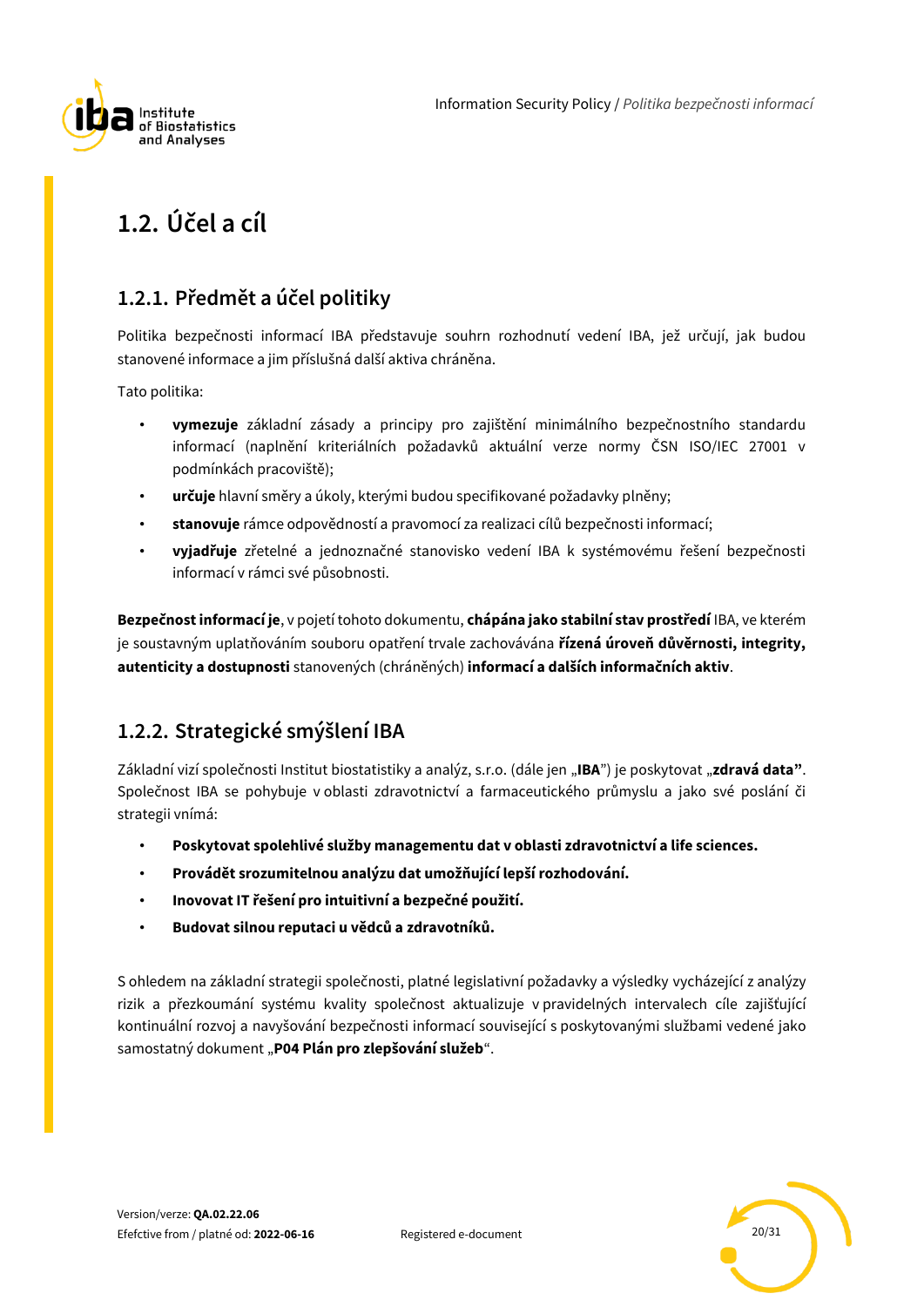

### **1.2.2.1 Cíle informační bezpečnosti**

V souladu s normativními požadavky vedení IBA definuje následující cíle bezpečnosti informací:

### **Personální bezpečnost:**

- zařazení bezpečnostních faktorů do celého životního cyklu zaměstnance;
- vytvoření a udržování určité úrovně bezpečnostního povědomí zaměstnanců;
- omezení útoků, úmyslných a neúmyslných chyb lidského faktoru;
- omezení chyb způsobených lidským faktorem a jejich důsledků.

### **Administrativní bezpečnost:**

• zavedení jednotného způsobu bezpečného nakládání s chráněnými písemnostmi v celém jejich životním cyklu.

### **Fyzická bezpečnost:**

- zabránění neoprávněným fyzickým přístupům k chráněným informačním aktivům;
- informační a komunikační bezpečnost:
- zabránění neoprávněným logickým přístupům k chráněným informačním aktivům.

### **Bezpečnost kontinuity činností:**

• vytvoření podmínek pro co nejkratší dobu obnovení provozu IS, zachování integrity a dostupnosti dat při výpadku a havárii IS nebo jiné mimořádné události.

### Poznámky:

Uvedené cíle stanovené vedením IBA v sobě zároveň zahrnuji i všechny dílčí cíle uvedené v kapitolách Přílohy A normy ČSN ISO/IEC 27001 tak, jak vyplývá a bude vyplývat z průběžných výsledků a závěrů procesů hodnocení a zvládání rizik a dalších požadavků na bezpečnost informací.

K naplnění těchto cílů IBA přijal i nadále přijímá potřebná bezpečnostní opatření pro zvládání rizik, jež jsou dokumentována v navazujících standardních operačních postupech (viz kapitola Dokumenty a záznamy tohoto dokumentu).

### <span id="page-20-0"></span>**1.2.3. Uplatňované principy**

**Vedení** IBA **deklaruje** v celém procesu udržování ISMS **soulad činnosti** pracoviště a chování svých zaměstnanců s následujícími **kriteriálními principy**:

- **adresné odpovědnosti,** kdy jsou a budou vždy stanoveny konkrétní odpovědnosti vlastníků informačních aktiv a ostatních subjektů zajišťujících bezpečnost informací**.**
- **nezbytné znalosti,** kdy všechny subjekty, participující na zajišťování bezpečnosti informací, znají a budou znát politiku bezpečnosti informací, navazující bezpečnostní dokumentaci a opatření v nich stanovena**.**

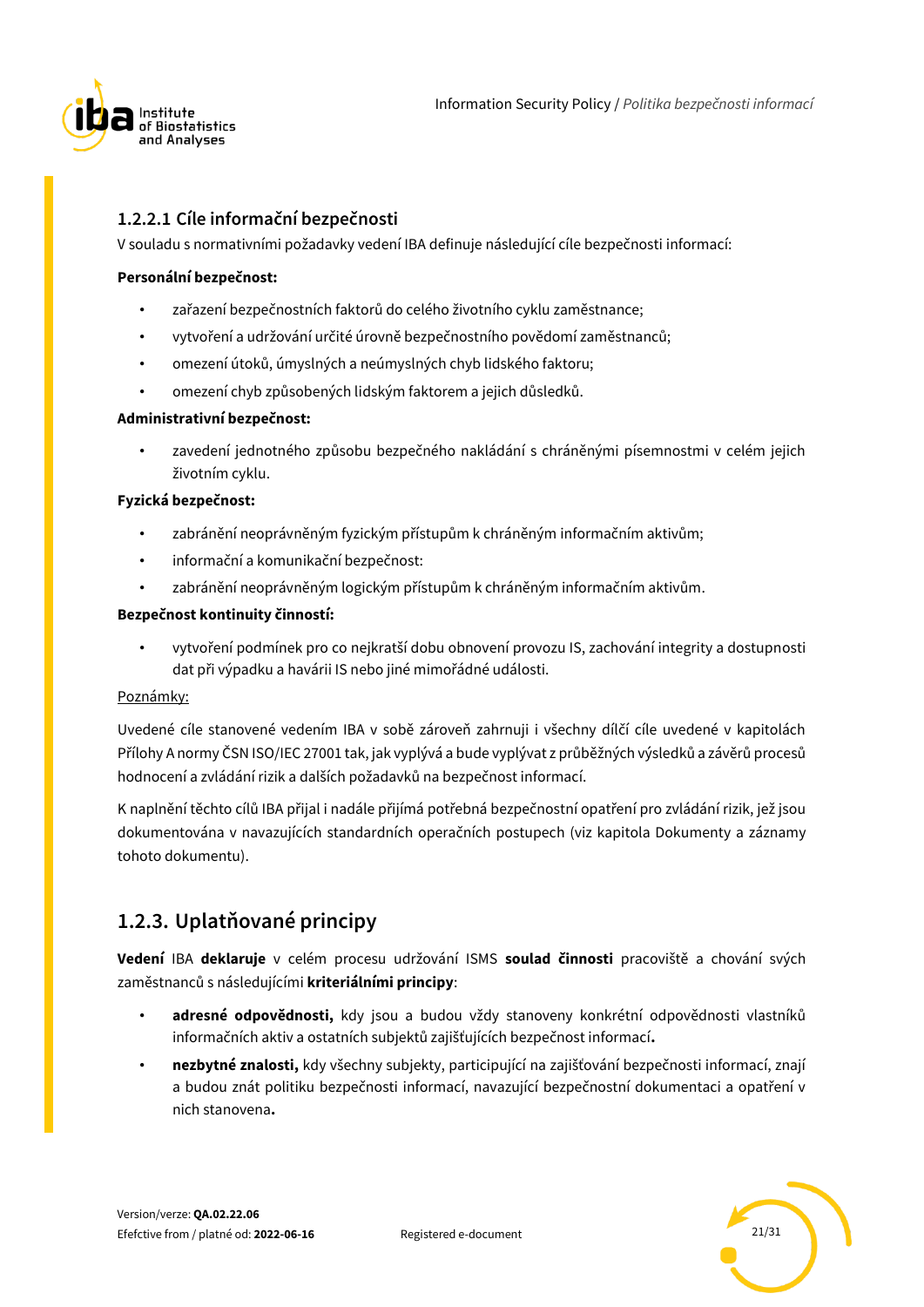

- **integrity,** kdy je zajištěno řízení celého životního cyklu chráněných informací, tzn. jejich zpracování od okamžiku získání nebo vytvoření až po jejich spolehlivou a doložitelnou likvidaci**.**
- **určující úrovně bezpečnosti informací,** kdy je vždy tato úroveň dána úrovni nejslabšího prostředku (článku) bezpečnosti informací**.**
- **přiměřenosti opatření,** kdy přijímána bezpečnostní opatření jsou vždy přímo úměrná aktuální hodnotě (úrovni) daných rizik**.**

## <span id="page-21-0"></span>**1.3. Základní pojmy**

**Bezpečnost informací** – zachování důvěrnosti, integrity a dostupnosti informací a dalších vlastností jako např. autentičnost, odpovědnost, nepopiratelnost a spolehlivost.

**Administrátor IT** – osoba pověřená péčí o HW a SW – řeší jejich instalaci, nastavení atd.

**Analýza rizik** – proces zjišťování aktiv informačního systému a jejich hodnot, hrozeb působící na tato aktiva, zranitelnost aktiv, pravděpodobnost realizace hrozeb a odhad jejich následků.

**Bezpečnostní incident** – jakékoliv narušení bezpečnosti IS nebo jeho části, které vede nebo by mohlo vést ke škodě jak materiální, tak abstraktní.

**Dostupnost informace** – zajištění, že informace je pro oprávněné uživatele přístupná v okamžiku její potřeby.

**Důvěrnost informace** – zajištění toho, že informace je přístupná jen těm, kteří jsou oprávněni k ní mít přístup.

**HW – hardware** – technické prostředky pro sběr, zpracování, uchovávání a distribuci dat včetně jejich přenosu (např. PC, modemy a další aktivní prvky počítačové sítě apod.).

**Incident** – jakákoli událost, která není součástí běžného fungování služby, a která způsobí nebo může způsobit přerušení dodávky nebo snížení kvality služby.

**Informace** – poznatek týkající se jakýchkoliv objektů, např. fakt, událostí, věcí, procesů nebo myšlenek, včetně pojmů, který má v daném kontextu specifický význam.

**Informační systém (IS)** - množina jednoho nebo více počítačů, s nimi spojeného software, periferních zařízení, terminálů, lidské obsluhy, fyzických procesů, prostředků pro přenos informací atd., které tvoří autonomní celek schopný provádět zpracování informací a/nebo jejich přenos.

IS tvoří:

- HW procesor, paměti, terminály, telekomunikace atd.;
- SW aplikační programy, operační systém atd.;
- data data uložená v databázích, výsledky, výstupní sestavy, vstupní data atd.;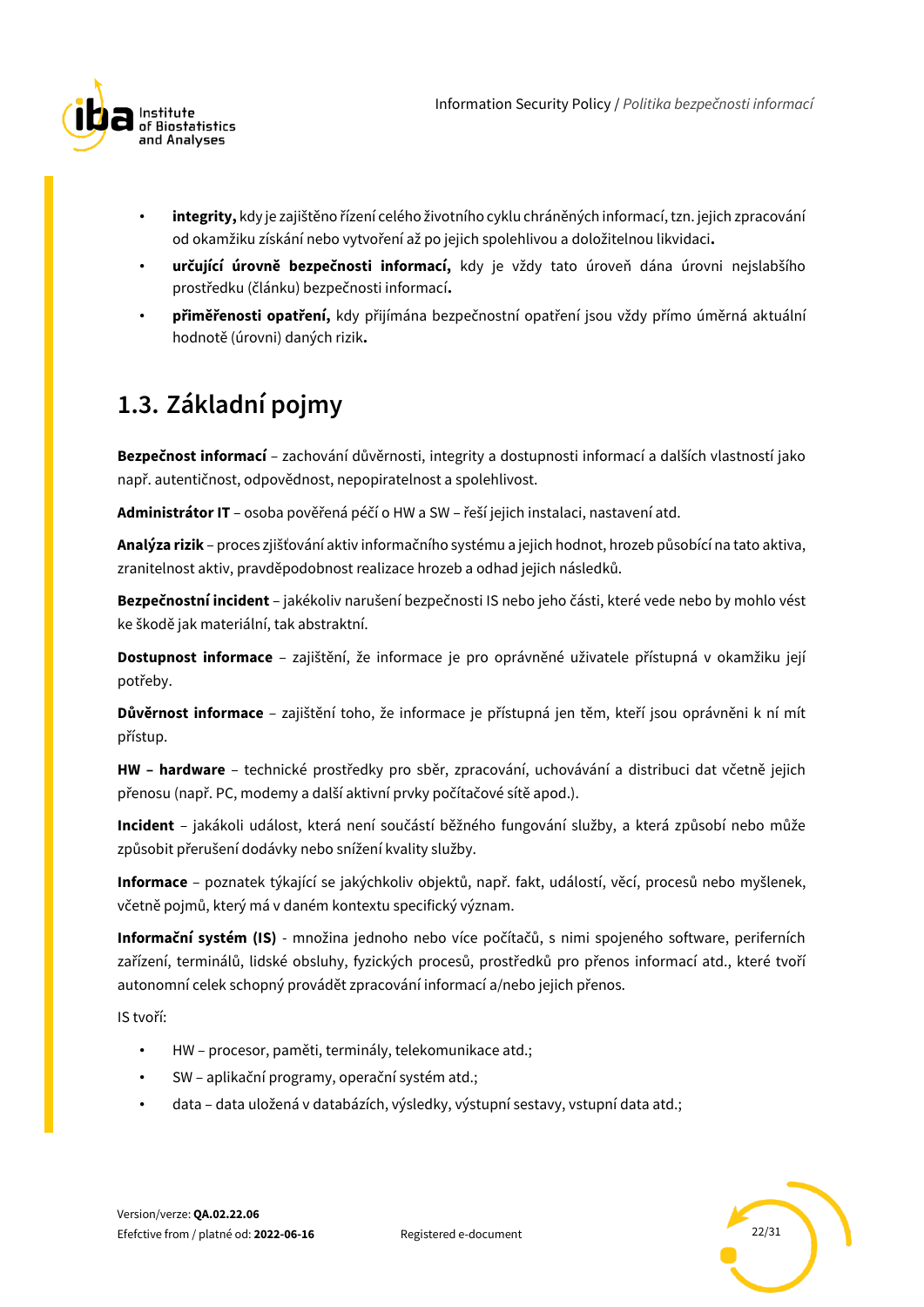

- lidé personál, uživatelé (ty vlastnosti a atributy osob, které se týkají bezpečnosti IT;
- související normativy.

**Integrita –** zabezpečení přesnosti a úplnosti informací a metod jejich zpracování. Takový stav, kdy přečtená informace (data) je totožná s původní informací (daty). Tzn., že během přenosu (uložení) informace nedošlo k její neočekávané změně (úmyslným poškozením, pozměněním, chybami při přenosu).

**Politika** – souhrn pravidel a postupů pro dosahování vytčených cílů.

**Prostředky a zařízení pro zpracování informací** – zahrnují všechny druhy PC, organizérů, mobilních telefonů, dokumentů a ostatních zařízení, používaných pro práci doma nebo vynášených mimo normální pracovní umístění:

- PC, periferie k PC (plottery, tiskárny apod.);
- mobilní výpočetní prostředky např. notebooky, palmtopy, laptopy, tablety, PDA, smartphony;
- prostředky pro práci na dálku;
- elektronické kancelářské systémy:
- telefony, faxy, kopírky, tiskárny, scannery, multifunkční zařízení, psací stroje, diktafony;
- prostředky pro záznam a přenos informací:
- fotoaparáty, kamery, záznamníky, intercom, paměťové karty a jiná zařízení umožňující přenášet informace v jakékoliv další podobě.

**SW (Software)** - programové vybavení – počítačový program s připojenou dokumentací a případně s připojenými daty.

**Uživatel** – každý, kdo přímo užívá prostředky a zařízení ICT.

**Vlastník aktiva** – myšlen jedinec, který má vedením IBA přidělenou odpovědnost za řízení aktiva po dobu jeho životnosti. Pojmem "vlastník" není myšleno skutečné vlastnictví aktiva v právním pojetí.

**Záznam** – dokument obsahující dosažené výsledky nebo poskytující důkaz o provedených činnostech.

**Zpracování informací** – jakákoliv operace nebo soustava operací, kterou IBA a jeho zaměstnanci systematicky provádějí s informacemi, a to automatizovaně nebo jinými prostředky; rozumí se tím zejména shromažďování, ukládání na nosiče informací, zpřístupňování, úprava nebo pozměňování, vyhledávání, používání, předávání, šíření, zveřejňování, uchovávání, výměna, třídění a likvidace.

## <span id="page-22-0"></span>**1.4. Seznam použitých zkratek**

| CEO | Jednatel |
|-----|----------|
|     |          |

- CIO Informační ředitel
- ČSN Česká norma

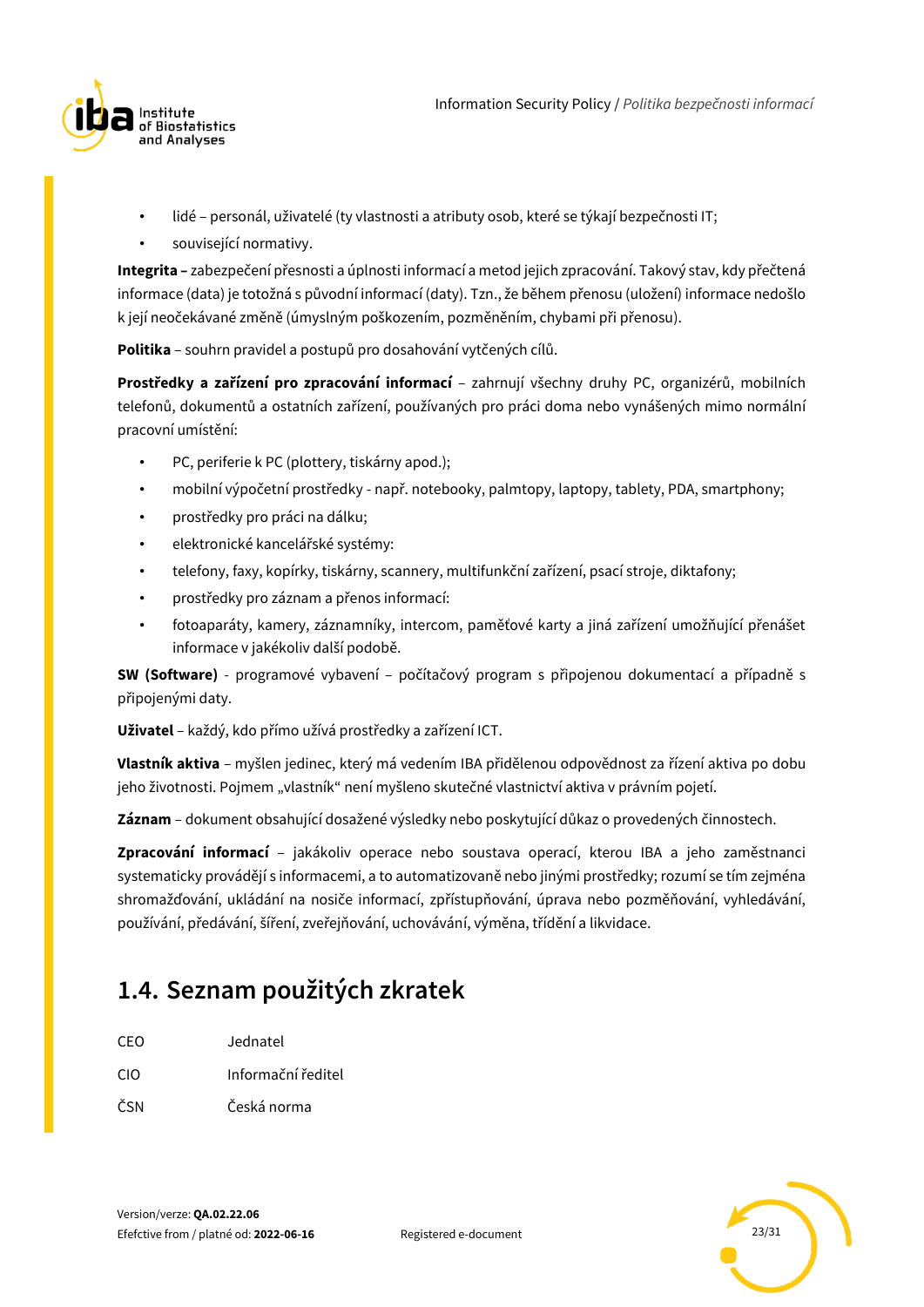

| HW          | Hardware                                   |
|-------------|--------------------------------------------|
| <b>IBA</b>  | Institut biostatistiky a analýz            |
| ICT         | Informační a komunikační technologie       |
| IEC         | Mezinárodní elektrotechnická komise        |
| <b>IMS</b>  | Integrovaný systém managementu             |
| IS          | Informační systém                          |
| <b>ISMS</b> | Systém managementu bezpečnosti informací   |
| <b>ISO</b>  | Mezinárodní organizace pro standardizaci   |
| IT          | Informační technologie                     |
| <b>ITSM</b> | Systém managementu poskytovaných služeb IT |
| P           | Plán                                       |
| PC          | Osobní počítač                             |
| QA          | Jištění kvality                            |
| QMS         | Systém řízení kvality                      |
| R           | Registr                                    |
| SOP         | Standardní operační postup                 |
| <b>SW</b>   | Software                                   |

## <span id="page-23-0"></span>**1.5. Související dokumentace**

## <span id="page-23-1"></span>**1.5.1. Související postupy**

SOP.11 Analýza rizik

### <span id="page-23-2"></span>**1.5.2. Související formuláře**

P04 Plán pro zlepšování služeb

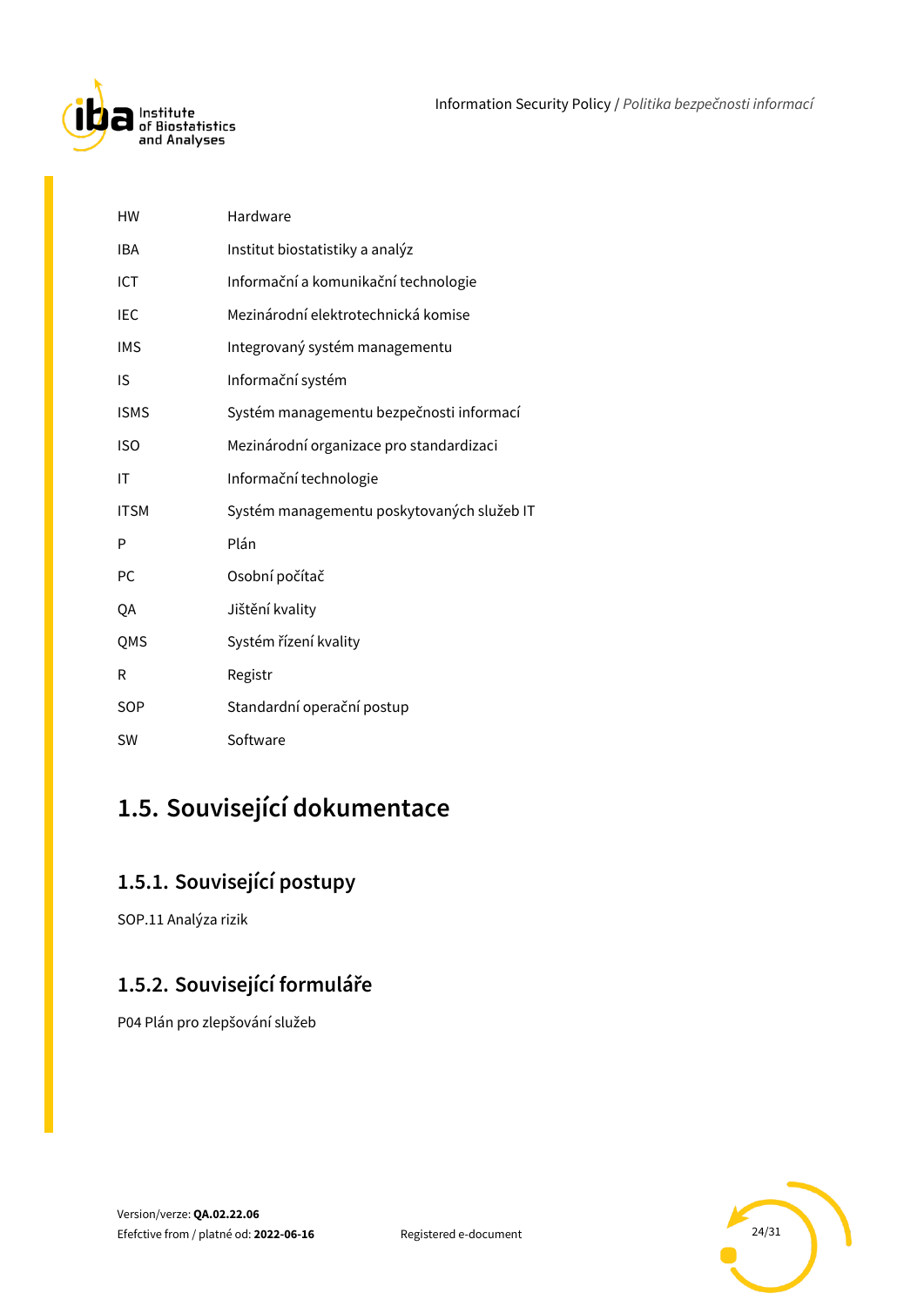

## <span id="page-24-0"></span>**1.6. Seznam příloh**

Bez příloh.

## <span id="page-24-1"></span>**2. Bezpečnostní strategie**

Vedení IBA si je vědomo skutečnosti, že žádný systém bezpečnosti informací nelze učinit stoprocentně bezpečným. Za účinný způsob eliminace považuje zavedení **efektivního systému řízení rizik** (viz kapitola 4.1 Analýza rizik tohoto dokumentu a zejména pak dokument "SOP.11 Analýza rizik").

Při řízení rizik IBA vychází a bude vycházet z průběžné identifikace a ohodnocení rizik, na něž navazují opatření, která tato rizika snižují a eliminují na přijatelnou úroveň. Je trvalou snahou vedení IBA řešit ošetřit veškerá rizika zejména opatřeními, která jsou zaměřena na včasnou detekci bezpečnostních událostí a na předcházení bezpečnostním incidentům.

Proto je i strategie řízení bezpečnosti informací a vlastně i existujících rizik u IBA založena na:

- prevenci
- detekci
- reakci

### **Prevence**

Všude, kde to je možné a ekonomické, jsou a budou u IBA zavedena preventivní opatření snižující identifikovaná rizika.

Preventivní opatření jsou realizována vždy na základě výsledků analýzy rizik a jsou jejím následným krokem ke snížení rizik pro jednotlivá informační aktiva.

Technická opatření mají přednost, protože ve fázi prevence fungují nejlépe a nehrozí zde nežádoucí vedlejší efekty.

Organizační opatření budou pro prevenci zvolena pouze v případě, že ekvivalentní technické opatření neexistuje nebo je za daných podmínek nelze použít. Jedním z takových případů může být zejména smluvní závazek všech partnerských společností, které poskytují IBA nějakou službu v oblasti informačních technologií.

### **Detekce**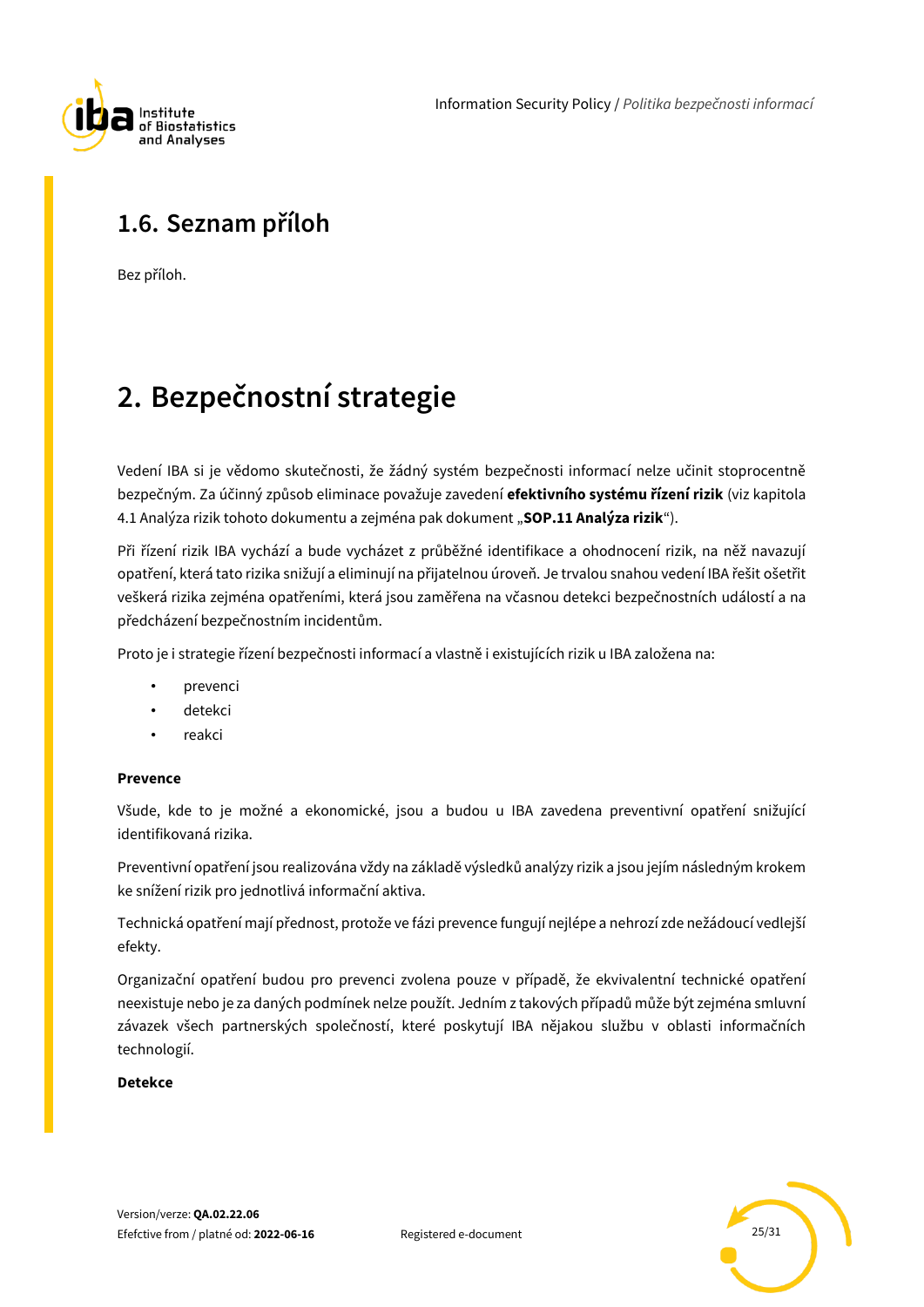

Princip detekce bezpečnostních incidentů spočívá u IBA v přijetí a zavedení soustavy opatření zajišťujících jejich signalizaci, evidenci a vypořádání.

K tomu je a nadále i bude monitorována a zaznamenávána veškerá důležitá činnost uživatelů ICT, aby mohl být zpětně vyšetřen postup a průběh případných bezpečnostních incidentů a odhalen případný původce.

Detekce je prováděna zejména poloautomatickým mechanismem na rozhraní technických a organizačních opatření. Nejčastěji půjde o výsledek analýzy systému pro záznam událostí a hlášení nestandardních událostí uživateli ICT.

Klíčová je včasnost a kvalifikovanost detekce bezpečnostních incidentů.

### **Reakce**

Reakcí IBA rozumí přesný operativní postup pro šetření, reakci, řešení a obnovu systému v případě detekovaného výskytu bezpečnostního incidentu.

Při reakci na bezpečnostní incidenty se budou uplatňovat především organizační opatření. Technická opatření by měla být až druhotná.

Důraz musí být opět položen na rychlost a kvalifikovanost bezprostřední reakce.

Součástí celkové reakce musí být i určení, zda a jakým způsobem bude v rámci vypořádání bezpečnostního incidentu přehodnocena analýza rizik daného aktiva a případně dalších aktiv, včetně návazných postupů, jimiž se rozhodne o konečných protiopatřeních, která budou implementována.

# <span id="page-25-0"></span>**3. Síly a prostředky bezpečnosti informací**

## <span id="page-25-1"></span>**3.1. Organizační rámec**

Pro efektivní řízení opatření ISMS v podmínkách IBA byl stanoven tento organizační rámec:

- iednatel IBA
- řešitelský tým bezpečnosti informací (dále jen "Řešitelský tým")
	- vedoucí řešitelského týmu informační ředitel (CIO)
	- bezpečnostní správce ICT
	- administrátor ICT
	- manažer kvality
	- interní auditor

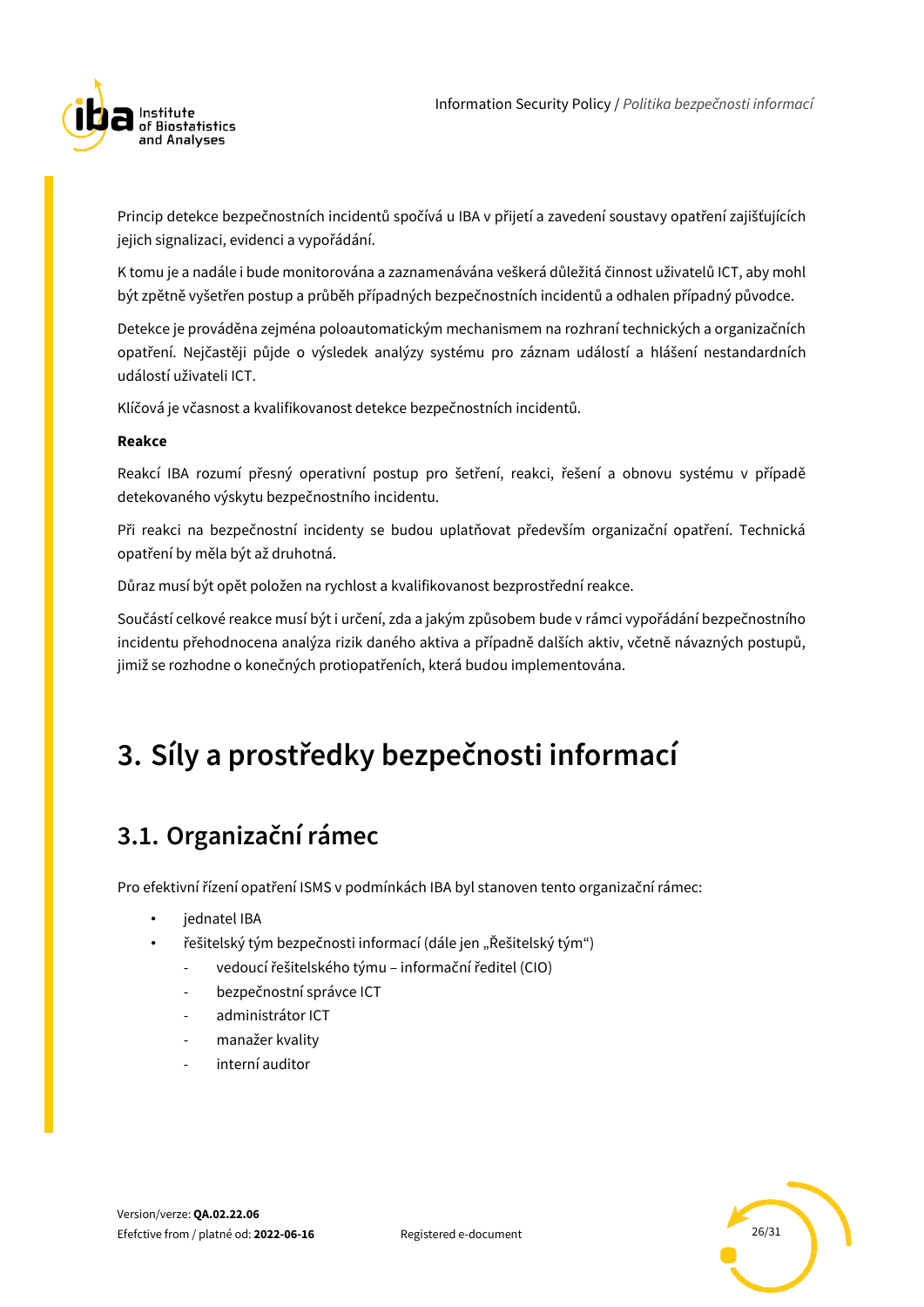

"**Řešitelský tým**" je koncepčním, ale i výkonným orgánem jednatele IBA, jež mu garantuje správnost opatření na řešení bezpečnosti informací, navrhuje odpovědnosti a zajišťuje, že bezpečnost informací je součástí každodenního života IBA.

Pro potřeby komplexního řešení otázek bezpečnosti informací je CIO oprávněn v součinnosti s jednatelem účelově rozšiřovat složení týmu o další vedoucí zaměstnance nebo vybrané specialisty IBA, popř. externí odborníky.

### <span id="page-26-0"></span>**3.1.1. Základní kompetence funkcí v ISMS**

### **Jednatel IBA::**

- je vrcholným řídícím prvkem IBA s nejvyššími pravomocemi;
- je přímo nadřízen všem vedoucím zaměstnancům společnosti;
- je vlastníkem politiky bezpečnosti informací.

### **Řešitelský tým**:

- je podřízen jednateli IBA;
- je týmem k plnění konkrétních úkolů bezpečnosti informací;
- poskytuje metodickou pomoc všem zaměstnancům IBA v oblasti bezpečnosti informací.

### **Vedoucí "Řešitelského týmu":**

- je CIO, který má na úrovni rozhodování v oblasti řízení bezpečnosti informací pravomoci srovnatelné s jednatelem společnosti.
- je hlavním koordinátorem zabezpečení informačních systémů u IBA;
- je spoluzodpovědný za činnost "Řešitelského týmu".

### **Bezpečnostní správce ICT:**

• je garantem bezpečnosti vedoucího týmu v oblasti provozu ICT.

### **Administrátor ICT:**

• je odborným a výkonným garantem vedoucího týmu v oblasti provozu ICT.

### **Manažer kvality:**

• je výkonným garantem vedoucího týmu v oblasti řízení a vedení dokumentace ISMS.

### **Interní auditor:**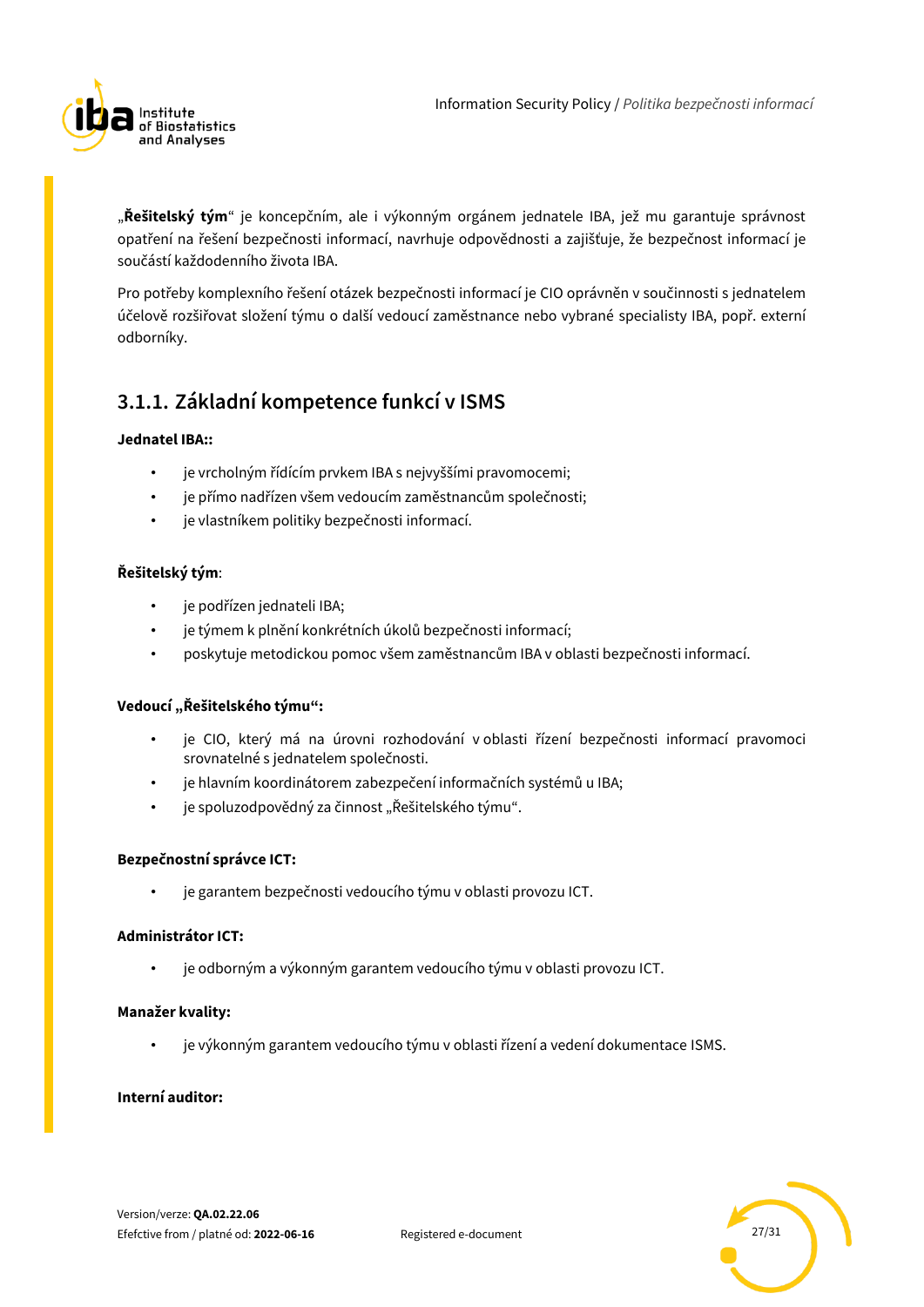

- je odborným a výkonným garantem jednatele IBA při provádění interních auditů systému;
- je funkcí realizující interní audity a bezpečnostní iniciativy v organizaci.

#### **Vlastník aktiva:**

- specifikuje kategorii, skupinu, druh a rozsah aktiva;
- navrhuje rozsah autorizace přístupu k aktivu;
- navrhuje systém opatření k ochraně aktiva;
- v otázkách jakýchkoliv změn stávajících aktiv úzce spolupracuje s vedoucím a členy "Řešitelského týmu".

#### **Uživatel aktiva:**

- používá aktiva pouze pro schválené účely, v souladu se svými pracovními povinnostmi a touto politikou;
- dodržuje vydané bezpečnostní opatření a pokyny;
- informuje bezprostředně svého přímého nadřízeného, vlastníka aktiva a některého z členů "Řešitelského týmu" o:
	- bezpečnostních incidentech, slabinách a selháních IS/IT;
	- nově zjištěných hrozbách;
	- porušení bezpečnostních opatření;
	- návrzích na zlepšení bezpečnosti informací.

### **Vlastník rizika**:

- osoba nebo entita s odpovědností a oprávněním řídit riziko
- výchozím vlastníkem rizika na IBA je vlastník daného aktiva, kterého se riziko týká
- v rámci sestavování plánu zvládání rizik může být riziko přeneseno na jiného vlastníka

### Poznámka:

Součástí procesů a činností bezpečnosti informací je i průběžné vymezování dalších specifických kompetencí jednotlivým bezpečnostním rolím a funkcím a jejich zakotvení do pracovních náplní zaměstnanců.

## <span id="page-27-0"></span>**3.2. Prostředky ochrany informací**

Pro naplnění cílů Politiky bezpečnosti informací jsou stanoveny a budou trvale využívány zejména následující prostředky (oblasti) ochrany informací:

• personální bezpečnost;

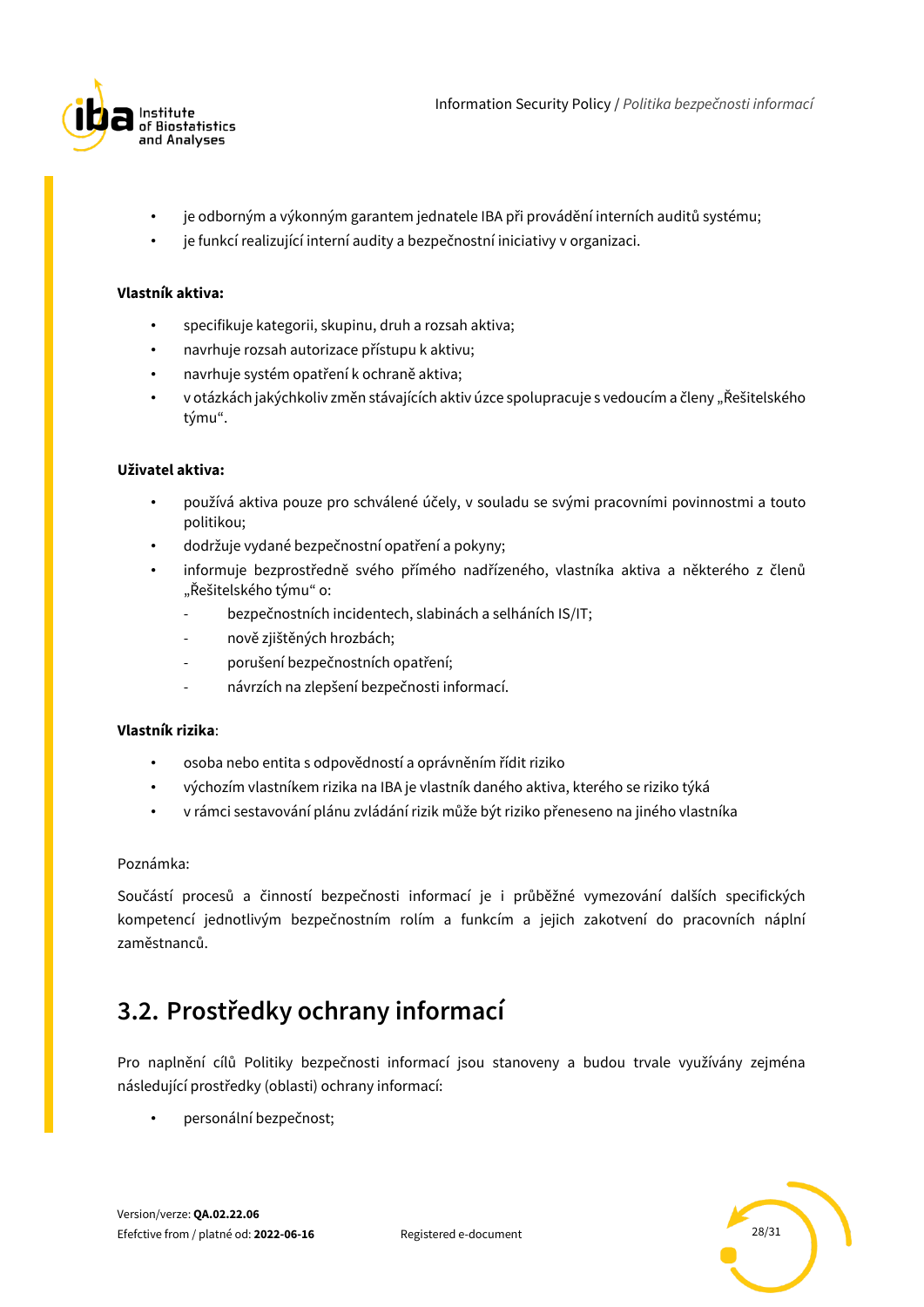

- administrativní bezpečnost;
- fyzická bezpečnost;
- informační a komunikační bezpečnost;
- <span id="page-28-0"></span>• bezpečnost kontinuity činností.

## **4. Implementace politiky bezpečnosti informací**

Vedení IBA se zavazuje přistupovat k probíhajícímu procesu zavádění, udržování a trvalému zlepšování ISMS tvůrčím a systematickým způsobem a realizovat bezpečnost informací v oblastech zahrnujících:

- participující strany (klienti, třetí strany, outsourcující subjekty);
- aspekty fyzické bezpečnosti (objektová a technická bezpečnost);
- lidské zdroje (personální aspekty);
- administrativní (provozní) činnost;
- prostředky a zařízení pro zpracování informací;
- bezpečnostní incidenty, události, slabiny a poruchy ICT;
- komunikace a provoz ICT;
- fyzický a logický přístup osob k ICT a k jejím subsystémům;
- kontinuitu činností IBA;
- soulad činností IBA s právními, normativními a smluvními požadavky.

## <span id="page-28-1"></span>**4.1. Analýza rizik**

Analýza rizik je klíčovým a naprosto nezastupitelným krokem pro zavedení efektivního systému informační bezpečnosti a jsou pro ni v rámci IBA stanovena následující kritéria:

- musí být **v souladu s normativními požadavky** v oblasti bezpečnosti informací;
- musí být **vhodná a přiměřená** (vyhovovat) stanovenému aktuálnímu **rozsahu ISMS**;
- musí průběžně **dokumentovat** identifikovaná **a specifikovaná rizika** vůči jednotlivým chráněným informačním aktivum nebo jejich skupinám;
- musí zajistit, že interpretované **výsledky hodnocení rizik** jsou a budou vždy **porovnatelné** a **reprodukovatelné**;
- musí poskytovat **důkazy o trvalém zlepšování** (snižování úrovně rizik) ISMS.

Proces analýzy rizik obecně zahrnuje činnosti spojené zejména:

• se specifikací a zdokumentováním chráněných aktiv;

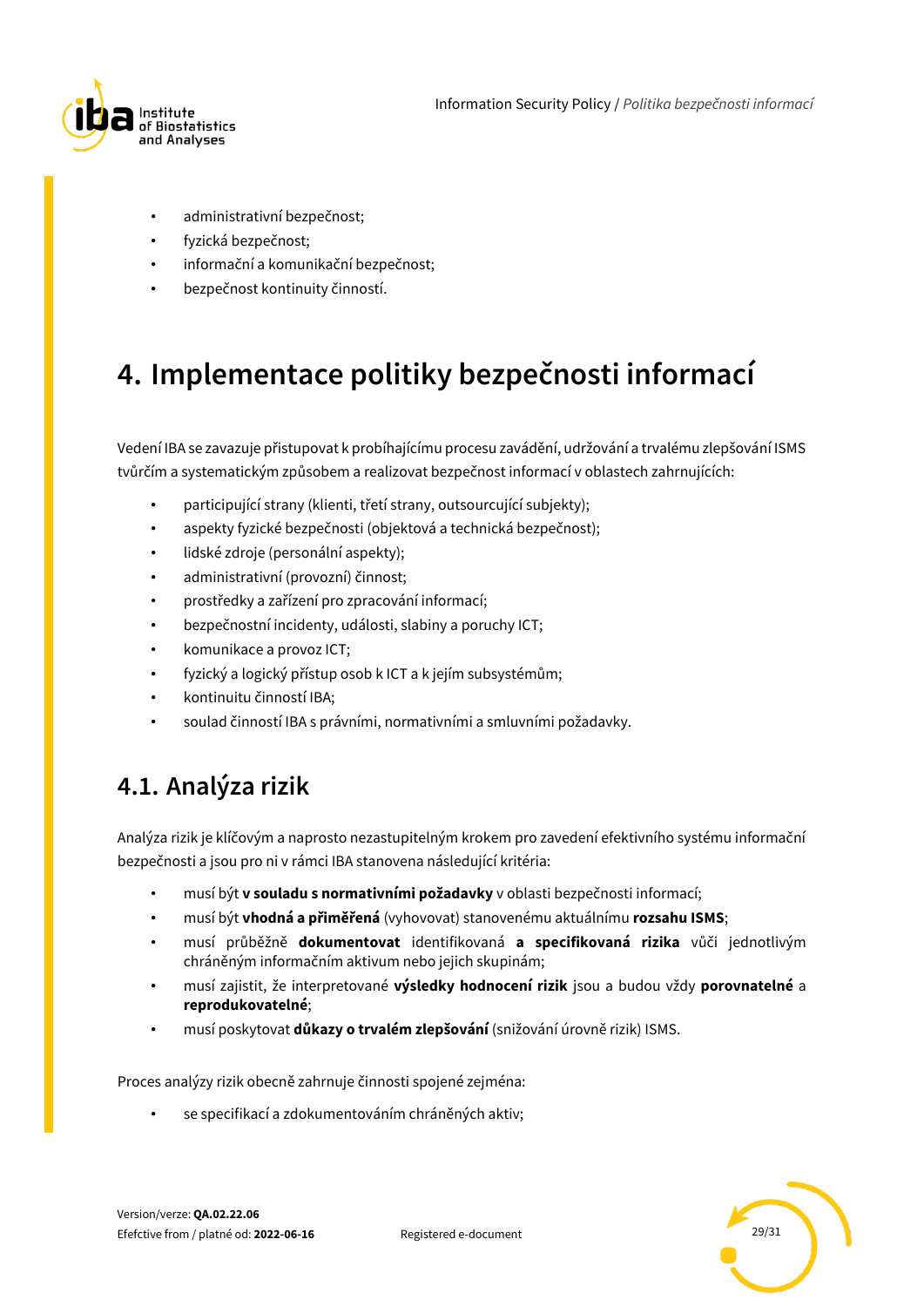

- s identifikací vlastníků chráněných aktiv;
- se stanovením míry jejich důležitosti, potřebnosti a nepostradatelnosti pro IBA dle srozumitelného klíče;
- se sestavením množiny potenciálních hrozeb vůči chráněným aktivum;
- s reálným odhadem pravděpodobného uplatnění hrozeb;
- s vlastní realizací výpočtu rizik;
- s interpretací využitelných výstupů provedené analýzy rizik.

## <span id="page-29-0"></span>**4.2. Bezpečnostní opatření**

V přímé návaznosti a v souladu s výsledky analýzy rizik jsou a nadále i budou "Řešitelským týmem" navrhována a po schválení implementována opatření ve 2 základních rovinách:

### 1) **Technická opatření**:

- představují především technické možnosti HW anebo SW, které zajistí určené chování ICT a nelze je jednoduše nikterak obejít;
- budou sem spadat i technické a mechanické prostředky k detekci, ztížení a zabránění fyzického přístupu k chráněným informačním aktivum;
- 2) **Organizační opatření** vynucující určené chování jinými než technickými prostředky; bude se jednat zejména o:
	- disciplinárně a právně vymahatelné nástroje, nejčastěji smluvní závazky, dodatky k pracovním smlouvám, interní direktiva a další závazné předpisy pro zaměstnance;
	- budou sem spadat i prostředky personální bezpečnosti a fyzická ostraha a všechny kontrolní mechanismy a procedury zaměřené k dodržování výše uvedených opatření.

## <span id="page-29-1"></span>**4.3. Dokumenty a záznamy**

Pro potřebu poskytování důkazů o prokazatelném naplňování požadavků ISMS jsou u IBA všechna navržená, přijatá a implementovaná opatření doprovázena cestou standardních operačních postupů, plánů, registrů a záznamů. U IBA se jedná zejména o následující dokumenty:

- QA.05 Prohlášení o aplikovatelnosti
- QA.11 Příručka ISMS
- SOP.02 Řízení incidentů a problémů
- SOP.07 Monitorování a měření, analýzy a přezkoumání
- SOP.09 Školení zaměstnanců